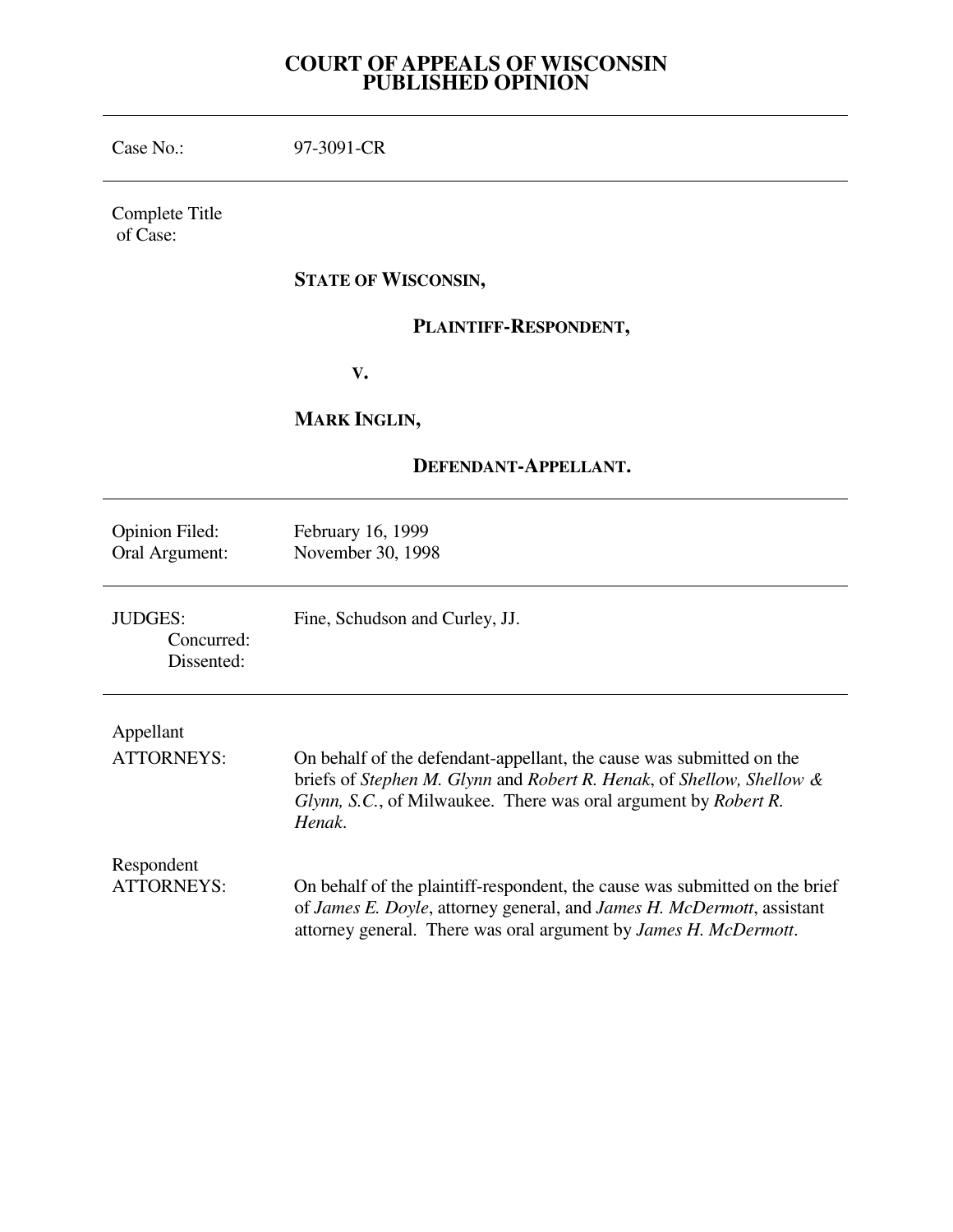# **COURT OF APPEALS DECISION DATED AND FILED NOTICE**

February 16, 1999

**Marilyn L. Graves Clerk, Court of Appeals of Wisconsin** 

 **This opinion is subject to further editing. If published, the official version will appear in the bound volume of the Official Reports.**

 **A party may file with the Supreme Court a petition to review an adverse decision by the Court of Appeals.** *See* **§ 808.10 and RULE 809.62, STATS.** 

**No. 97-3091-CR** 

### **STATE OF WISCONSIN IN COURT OF APPEALS**

**STATE OF WISCONSIN,** 

#### **PLAINTIFF-RESPONDENT,**

 **V.** 

**MARK INGLIN,** 

### **DEFENDANT-APPELLANT.**

 APPEAL from a judgment and an order of the circuit court for Milwaukee County: DAVID A. HANSHER, Judge. *Affirmed and cause remanded with directions.*

Before Fine, Schudson and Curley, JJ.

SCHUDSON, J. Mark Inglin appeals from the judgment of conviction, following a jury trial, for two counts of Interference with Child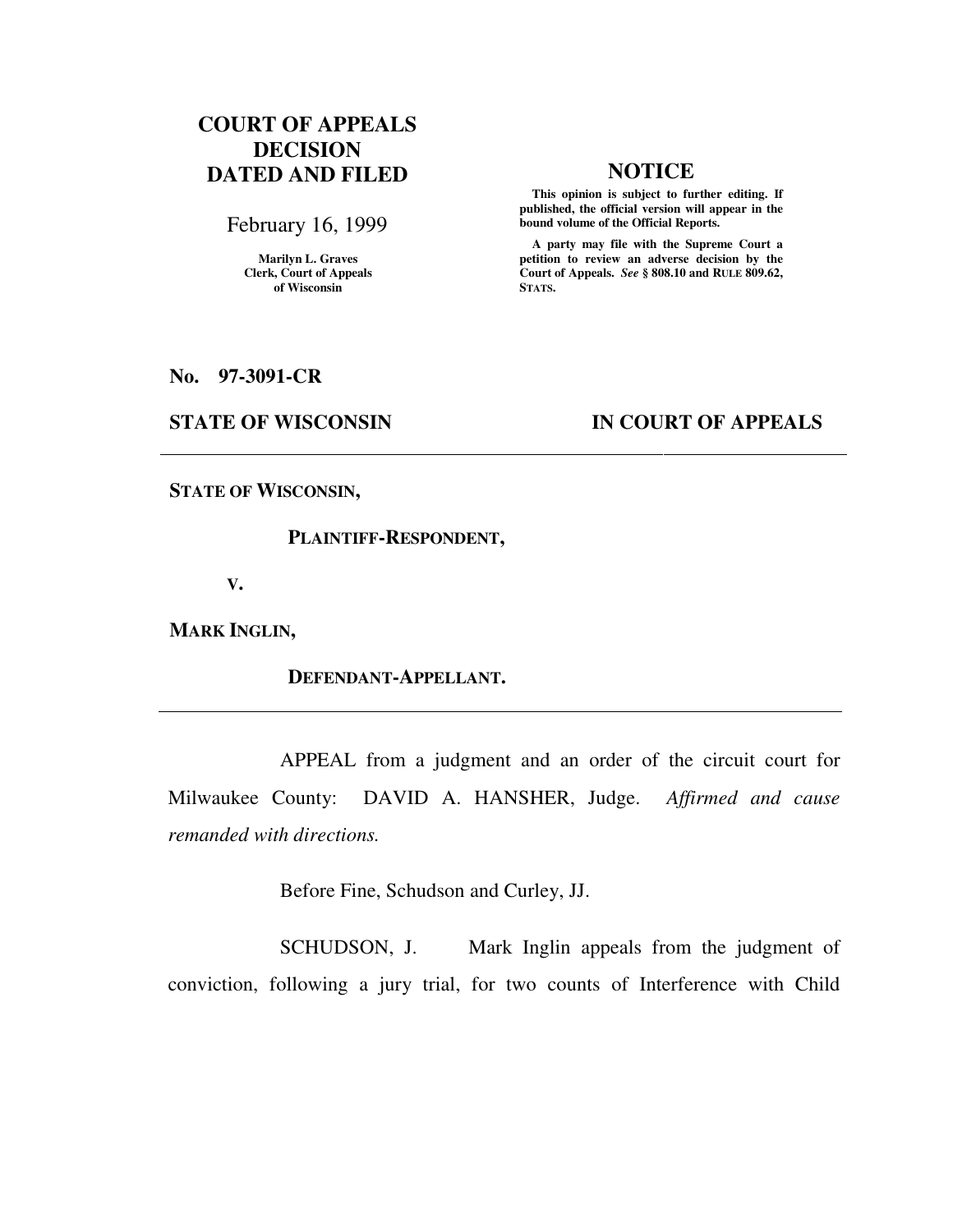Custody: one count in violation of § 948.31(1)(b), STATS., and the other in violation of § 948.31(3)(a), STATS.<sup>1</sup> He also appeals from the order denying his motion for postconviction relief.

 Inglin argues: (1) that the evidence was insufficient to convict him of "taking away" his son from his ex-wife without her consent, as the jury was instructed on count one, because, he maintains, it was undisputed that she consented to the taking, although not to his subsequent withholding of their son from her; (2) that Wisconsin did not have jurisdiction over his concealing of his son, as charged in count two, because, he maintains, all acts comprising the concealment took place outside of Wisconsin; and (3) the trial court denied him due process by precluding his affirmative defense that he was authorized by law to take away and conceal his son because he reasonably believed that his son was in danger of emotional harm. $^{2}$ 

 We conclude that the evidence was sufficient on count one, that the Wisconsin trial court had jurisdiction on count two, and that Inglin was not denied the affirmative defense he requested. We further conclude that the evidence was

<sup>&</sup>lt;sup>1</sup> The judgment inaccurately refers to the second count as a violation of  $\S 948.31(1)(a)$ , STATS. We remand for correction of the judgment to reflect Inglin's conviction under § 948.31(3)(a), STATS.

<sup>&</sup>lt;sup>2</sup> Inglin also argues that any failure of trial counsel to preserve the substantive issues raised on this appeal constituted ineffective assistance of counsel, and that "reversal is appropriate in the interests of justice … or as an exercise of the Court's discretion based upon [his] substantive claims despite any claimed waiver of those claims." Because we address and reject Inglin's claims on the merits, we need not address these additional arguments. *See Gross v. Hoffman*, 227 Wis. 296, 300, 277 N.W. 663, 665 (1938) (only dispositive issues need be addressed).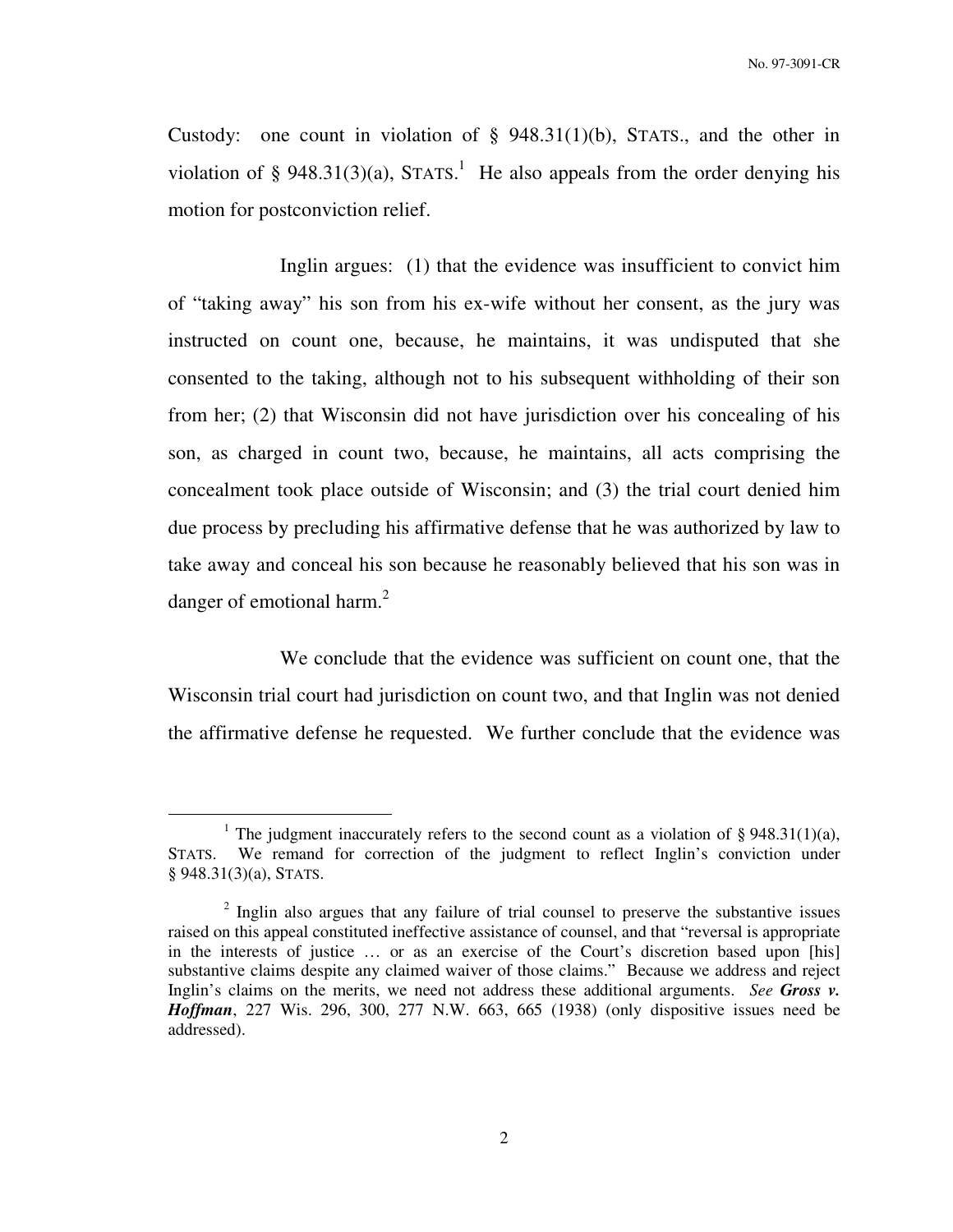insufficient to support a related affirmative defense for which Inglin now argues. Accordingly, we affirm.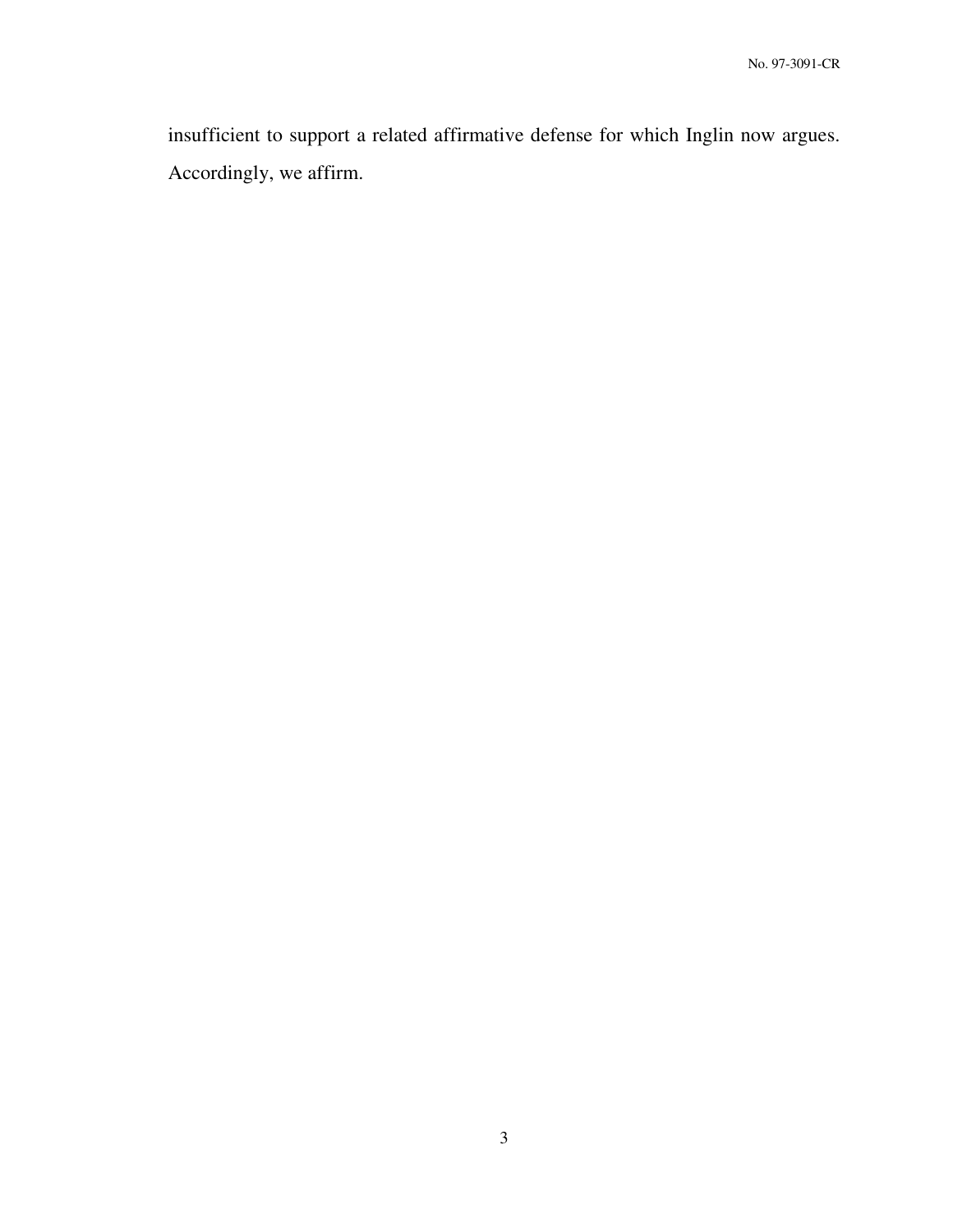#### **I. BACKGROUND**

 The facts relevant to resolution of this appeal are undisputed. Pursuant to a judgment of divorce entered on May 12, 1994, Inglin and his exwife, Jill Gennari, had joint custody of their son, Erich. Erich's "primary physical placement" was with Gennari, and his "extensive physical placement" was with Inglin. In June 1995, when Erich was four years old, Inglin and Gennari agreed that Erich would go with Inglin for what was to have been a ten-day camping trip to Colorado.<sup>3</sup>

 Instead of taking Erich to Colorado, Inglin took him to Canada. In fact, as Inglin conceded at trial, soon after picking up Erich for the camping trip, he decided to keep him permanently. The evidence established that Inglin had made extensive arrangements to accomplish that goal even before picking up

<sup>&</sup>lt;sup>3</sup> The May 2, 1995 letter agreement, prepared by the mediator Inglin and Gennari designated to resolve placement issues, *see* § 767.11, STATS*.*, stated, in relevant part, that "Mark will have vacation placement from June 9, through June 18, 1995." Its terms, however, were subsequently modified. As summarized in the findings of the family court's subsequent temporary order suspending all periods of placement with Inglin:

<sup>1.</sup> That the parties, through mediation with Attorney Lawrence P. Kahn, reached an agreement that provided for respondent, MARK INGLIN, to take the minor child Erich with him on vacation for the period of time from June 9, 1995 through June 18, 1995. Further, the parties subsequently agreed that period of time to be modified slightly to begin on June 13, 1995 through June 22, 1995.

<sup>2.</sup> That consistent with that period of vacation that the minor child Erich was to be with his father, it was understood that part of that time would be spent by them at campgrounds in Durango, Colorado.

<sup>3.</sup>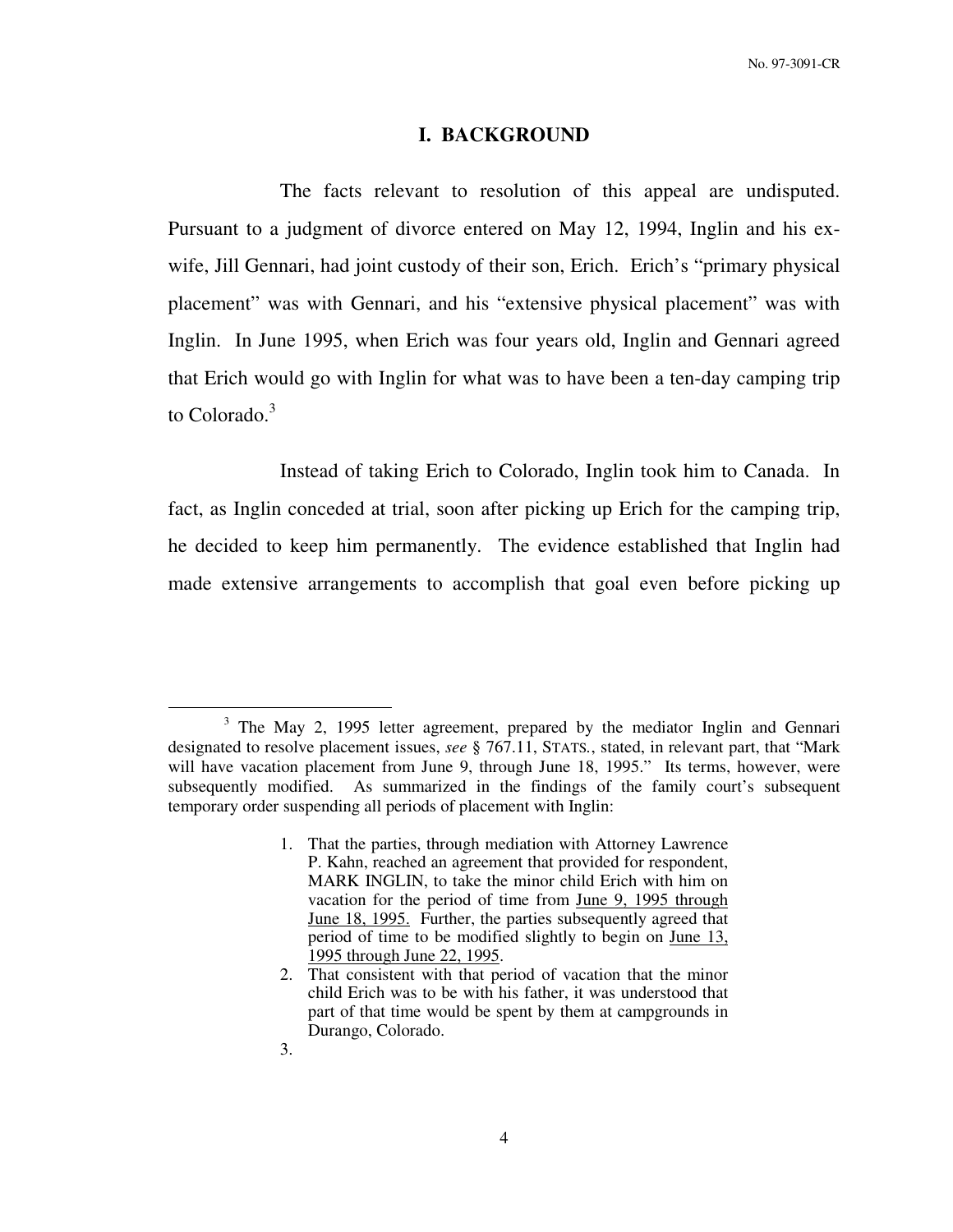Erich. $4$  Approximately two months later, Canadian law enforcement authorities found Inglin and Erich living in British Columbia; Inglin was arrested, and Erich was returned to Gennari.

 Inglin was charged with two counts of Interference with Child Custody in violation of two subsections of § 948.31, STATS., which, in relevant part, provide:

> $[(1)](b)$  [W]hoever intentionally causes a child to leave, takes a child away or withholds a child for more than 12 hours beyond the court-approved period of physical placement or visitation period from a legal custodian with intent to deprive the custodian of his or her custody rights without the consent of the custodian is guilty of a Class C felony. This paragraph is not applicable if the court has entered an order authorizing the person to so take or withhold the child. The fact that joint legal custody has been awarded to both parents by a court does not preclude a court from finding that one parent has committed a violation of this paragraph.

> (3) Any parent … who does any of the following is guilty of a Class C felony:

. . . .

 $\overline{a}$ 

 (a) Intentionally conceals a child from the child's other parent.

The complaint alleged that Inglin committed the crimes on or about June 24, 1995 but, at the beginning of the trial, the information was amended to charge that he committed the crimes "[b]etween June 24, 1995 and August 16, 1995," spanning

<sup>&</sup>lt;sup>4</sup> Among other things, Inglin sold his house and furniture, arranged for his brother in Ohio to conduct his business, transferred funds from a Swiss bank account to a Canadian bank account, exchanged cars with his brother in order "to use a vehicle that would give [him] enough time to establish [him]self somewhere without being caught," and was in the process of purchasing a home in British Columbia at about the time of his arrest.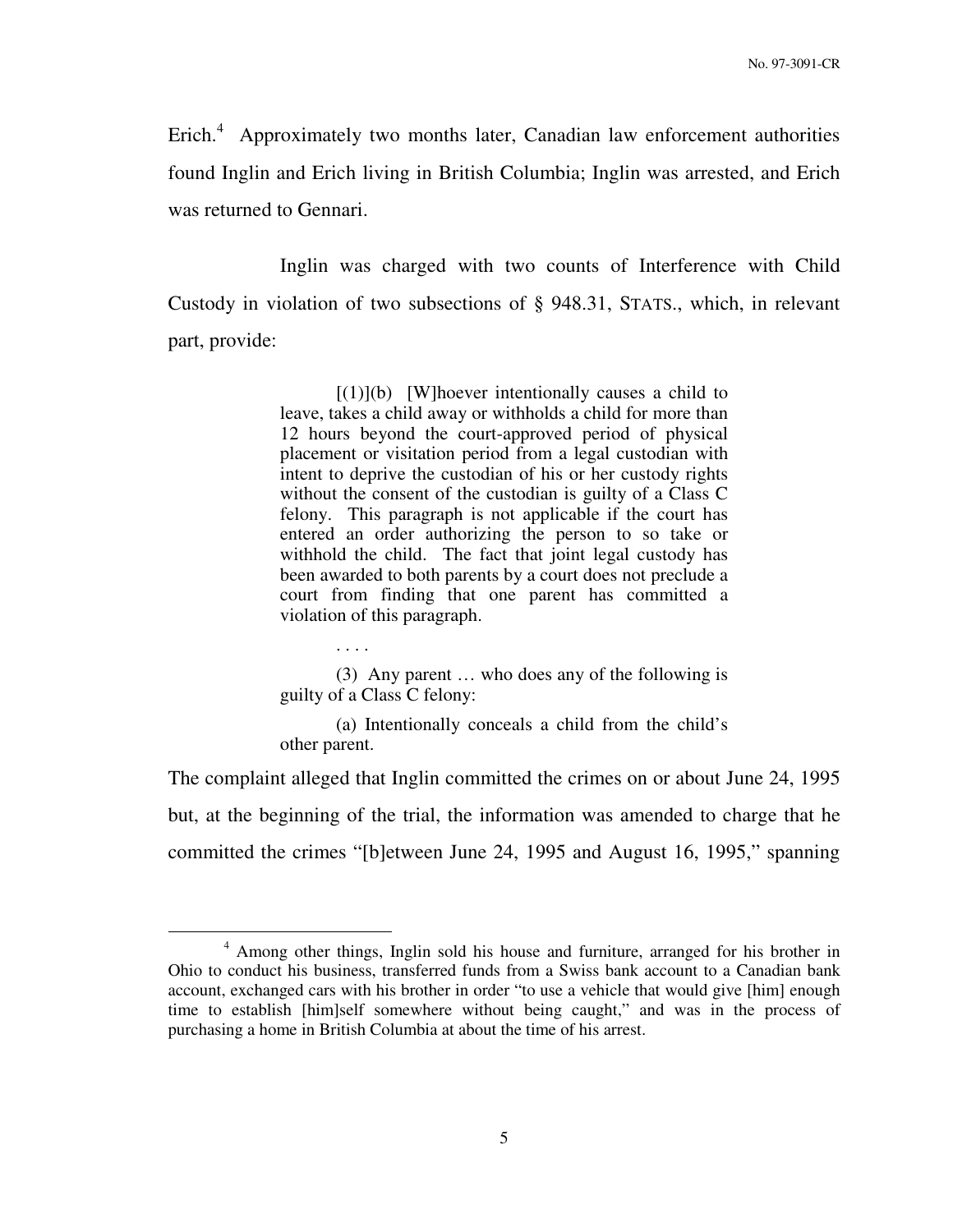the period from the date of what was to have been Inglin's return of Erich from the camping trip to the date of Inglin's arrest.

 Although the amended information charged, in count one, that Inglin "did intentionally withhold … Erich … from the court approved physical placement with his legal custodian," and although the trial court began its jury instructions by accurately reading the "withhold" charge from the information, the court then referred to "withhold" only one more time and, without objection from either party, instructed under the "take away" element:

> The first element requires that between June 24, 1995 and August 16, 1996 [sic] Erich Inglin had not attained the age of 18 years. Second element requires that Jill Gennari had legal custody of Erich Inglin under a judgment in an action for divorce. *The third element requires the defendant took away Erich Inglin from Jill Gennari without the consent of Jill Gennari.* "Without consent" means no consent in fact. Such taking need not necessarily be by force or violence.

> The fourth element requires the defendant acted intentionally. *"Intentionally" means the defendant acted with the mental purpose to take away the child.*  "Intentionally" also requires the defendant knew that Jill Gennari had legal custody of Erich Inglin under a judgment and that Jill Gennari did not consent to take away Erich Inglin.

> > ….

*The fifth element requires the defendant took away Erich Inglin with the intent to deprive Jill Gennari of custody rights.* If you are satisfied beyond a reasonable doubt that between June 24, 1995 and August 16, 1996 [sic] Erich Inglin had not attained the age of 18, that Jill Gennari had legal custody of Erich Inglin under judgment in an action for divorce, *that the defendant intentionally took Erich Inglin away from Jill Gennari without the consent of Jill Gennari, that the defendant knew Jill Gennari had legal custody of Erich Inglin and did not consent to the taking*, and that the defendant acted with intent to deprive Jill Gennari of custody rights, you should find the defendant guilty. If you're not so satisfied, you must find the defendant not guilty.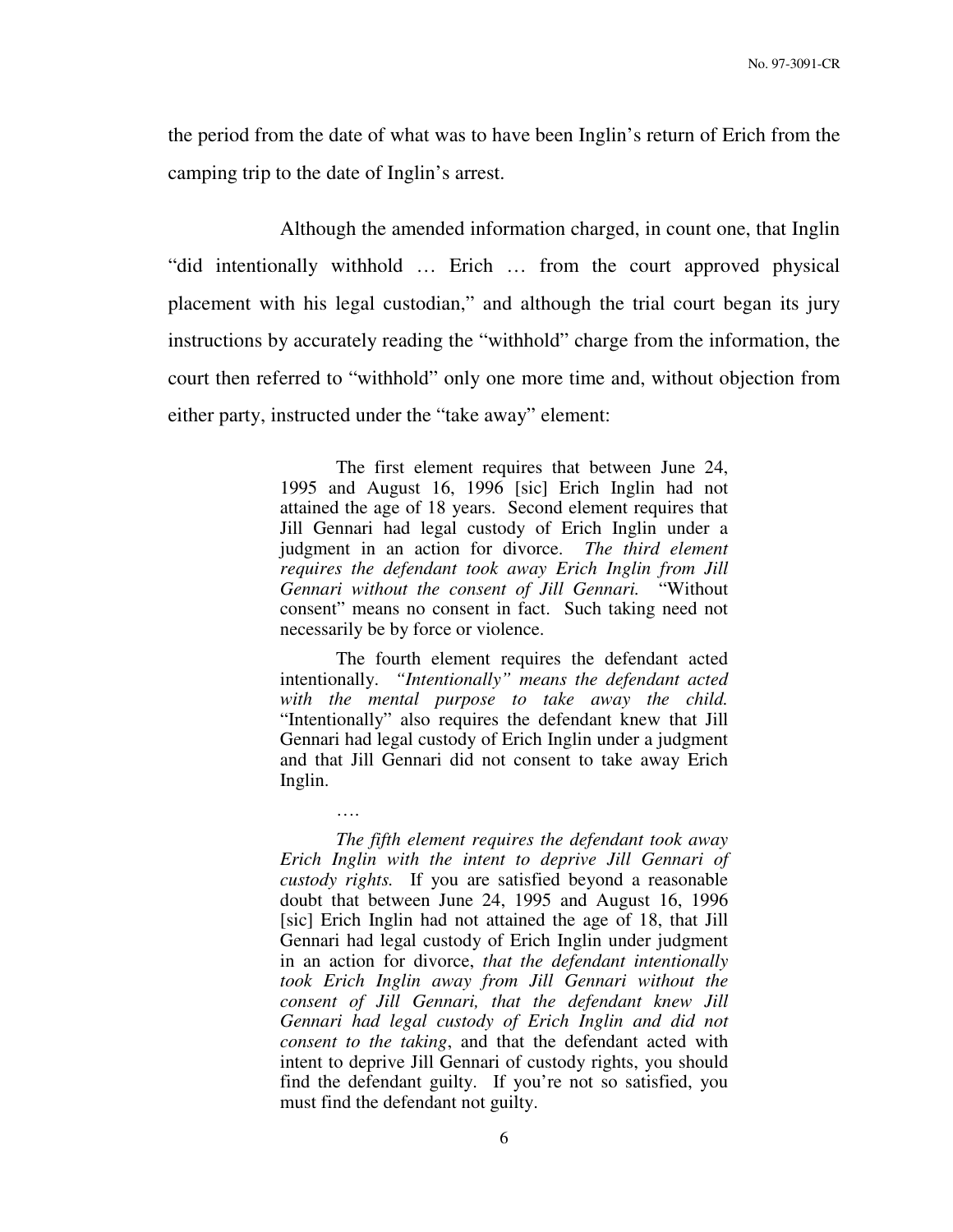(Emphasis added.) Following the instructions on count one, the prosecutor and defense attorney corrected the trial court's references to 1996. They did not, however, comment on the trial court's substitution of the "take away" instructions for the "withhold" instructions.<sup>5</sup>

## **II. ANALYSIS**

#### A. Count One: § 948.31(1)(b), STATS.

 Inglin first argues that because it is undisputed that, on June 13, 1995, he took Erich away *with* his mother's consent, the evidence was insufficient to convict him of "tak[ing] a child away … without the consent of the custodian," under § 948.31(1)(b), STATS. He concedes that "[t]he evidence here was sufficient for the jury to convict on the [withholding a child for more than 12 hours] grounds, as in fact was charged in the information," but that "[t]he 'withholds'

 $<sup>5</sup>$  At oral argument, the parties expressed their impressions that the trial court's instruction</sup> on "take away" rather than "withhold" was simply inadvertent. We have found nothing in the record to suggest otherwise, and we also surmise that the parties' failure to correct the trial court's mistake also was inadvertent.

We note that the pattern jury instruction for  $\S$  948.31(1)(b), STATS., Interference with Custody of a Child, delineates only the "take away" instruction. *See* WIS J I—CRIMINAL 2166 (1/89). The 1997 commentary to the jury instruction, however, added this explanation:

Wis J I—Criminal 2166 is drafted for a case where a taking is involved. Simply substituting "causing a child to leave" for "taking a child away" in the instructions would make it suitable for that type of case. *For a case involving "withholding for more than 12 hours…," slightly more substantial modification would be required*.

WIS J I—CRIMINAL 2166 n.1 (1/98) (emphasis added). The problem resulting from the inadvertence in this trial should serve as a reminder to all counsel and courts to carefully review pattern jury instructions before using them.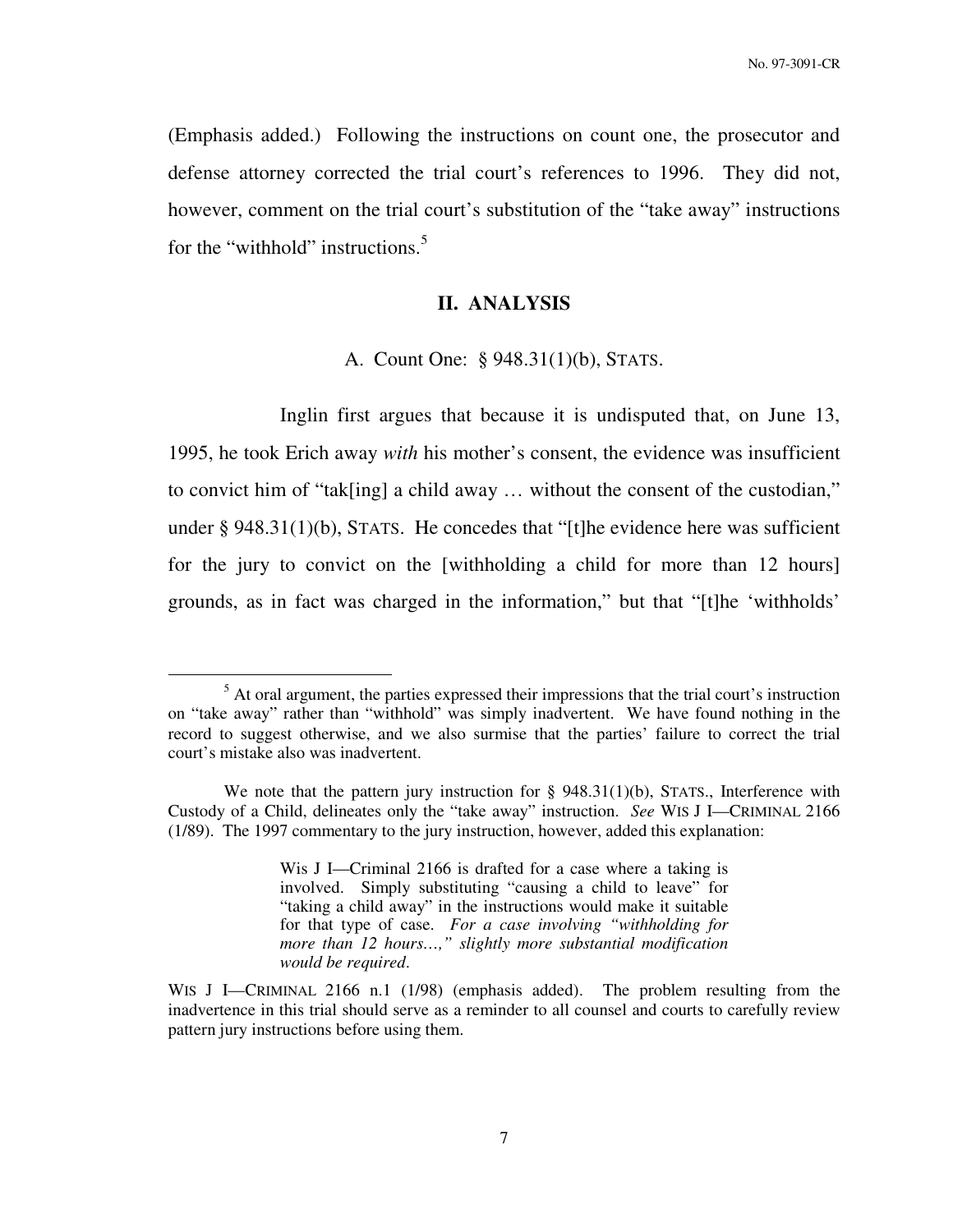No. 97-3091-CR

theory … was not before the jury" because, "[w]ithout objection from the state, the jury instructions referred only to the 'takes away' theory."

 Recently, the supreme court, reviewing a challenge to the sufficiency of evidence to support a conviction, emphasized the pivotal importance of the jury instructions: "This court should only reverse the conviction if the evidence, after being viewed most favorably to the prosecution, still has insufficient probative value to prove *the theory of guilt submitted to the jury* beyond a reasonable doubt." *State v. Wulff*, 207 Wis.2d 143, 149, 557 N.W.2d 813, 816 (1997) (emphasis added). In *Wulff*, the court concluded that the defendant's attempted second-degree sexual assault conviction could not be affirmed, despite the sufficiency of evidence proving attempted fellatio or attempted sexual contact, because the jury instructions specified only attempted anal or genital intrusion. *See id.* at 151, 577 N.W.2d at 818. Reiterating the basis for its reversal of the defendant's conviction, the court declared, "We can uphold [the defendant's] conviction only if there was sufficient evidence to support guilt *on the charge submitted to the jury in the instructions*." *Id.* at 153, 557 N.W.2d at 818 (emphasis added).

 Inglin argues that *Wulff* controls and, therefore, the conviction on count one must be reversed. The State does not dispute that *Wulff* establishes the standard for review of this issue and, therefore, acknowledges that, regardless of the sufficiency of the evidence on "withhold," this court must focus on whether the evidence was sufficient to support the verdict on "take away." The State argues, however, that because Inglin deceived Gennari about his intentions, and

8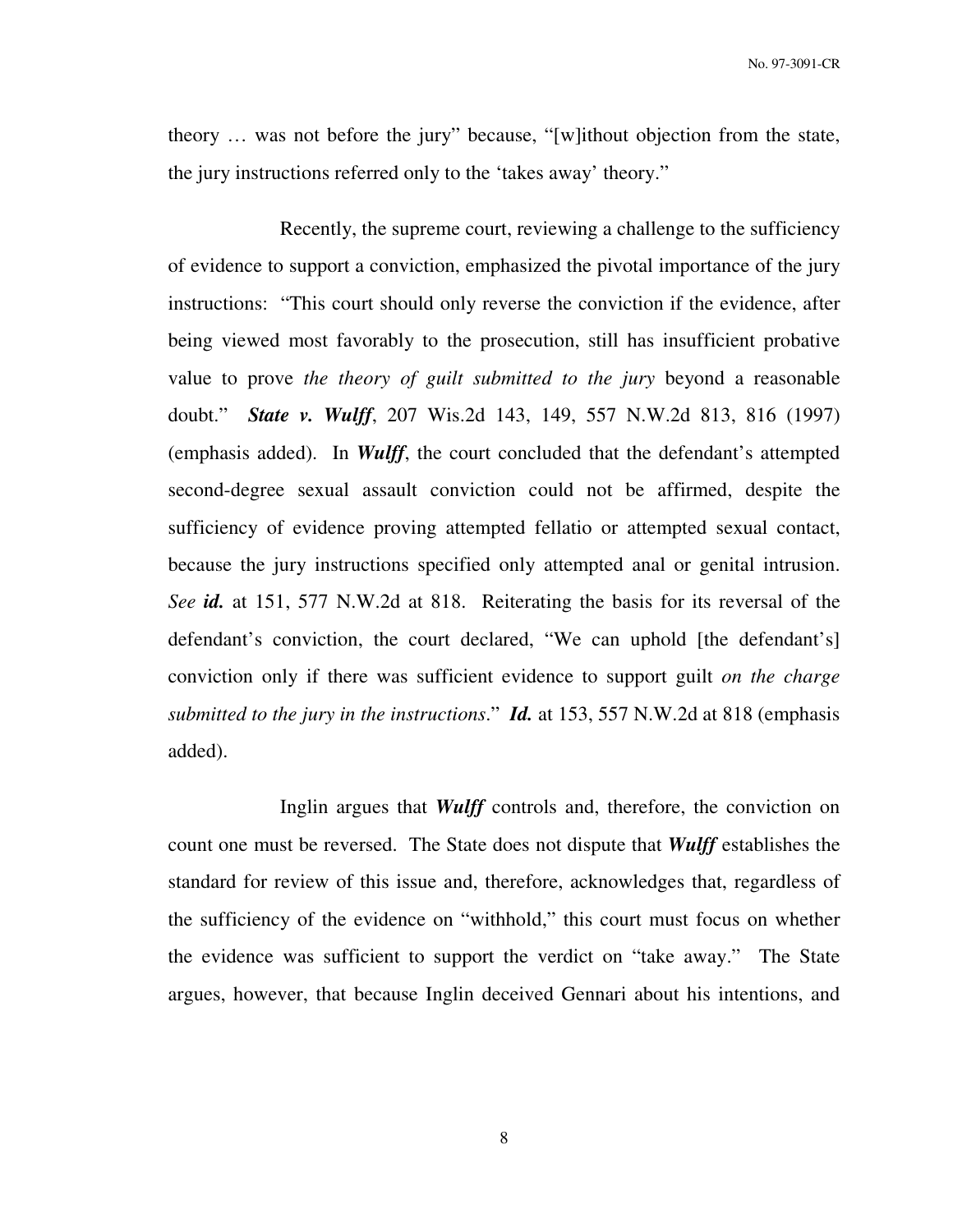because Gennari consented only to Inglin taking Erich for a vacation, "public policy calls for treatment of the consent here in question as a nullity, affording Inglin no justification for setting aside his conviction."<sup>6</sup>

 Although we refrain from interpreting or 're-writing' any statute solely to comport with our public policy concerns, *see DeBeck v. DNR*, 172 Wis.2d 382, 390, 493 N.W.2d 234, 238 (Ct. App. 1992), we do agree with the State's essential argument that, because Inglin's deceit prompted Gennari's permission, the evidence was sufficient to support the jury's "take away" verdict. We reach that conclusion, however, based strictly on the clear language of § 939.22(48), STATS., which provides:

 $\overline{a}$ 

means the act of exercising control over the child so removed from the legal custodian's custody for a period in excess of 12 hours, which act is unlawful if done without the guardian's consent; but which is lawful, for the period of exercising control over the child consented to by the guardian, if such consent be given. However, if, 12 hours after the expiration of such period, the child has not been returned to the guardian, then the exercise of control over the child by the person who picked up the child from the guardian constitutes, it is submitted, a second "taking away" of the child, i.e., a second exercise of control over the child, in excess of 12 hours, without the guardian's consent. It is obvious, it is submitted, that for such second "taking away" to occur, there is no need for the child to be returned to the guardian, and a second departure from the guardian to occur; the continued exercise of control over the child is the second "taking away," law-violative without the guardian's consent.

Although this theory is intriguing, it is one we need not address in this decision. *See Gross*, 227 Wis. at 300, 277 N.W. at 665.

<sup>&</sup>lt;sup>6</sup> The State also argues that even assuming Gennari's initial consent was not a nullity, she never gave any further consent to "a *second* taking away of Erich" which, the State maintains, took place when Inglin continued to exercise control over Erich twelve hours after the expiration of the period he was allowed to have him. The State contends that "the 'takes a child away' language" of § 948.31(1)(b), STATS.,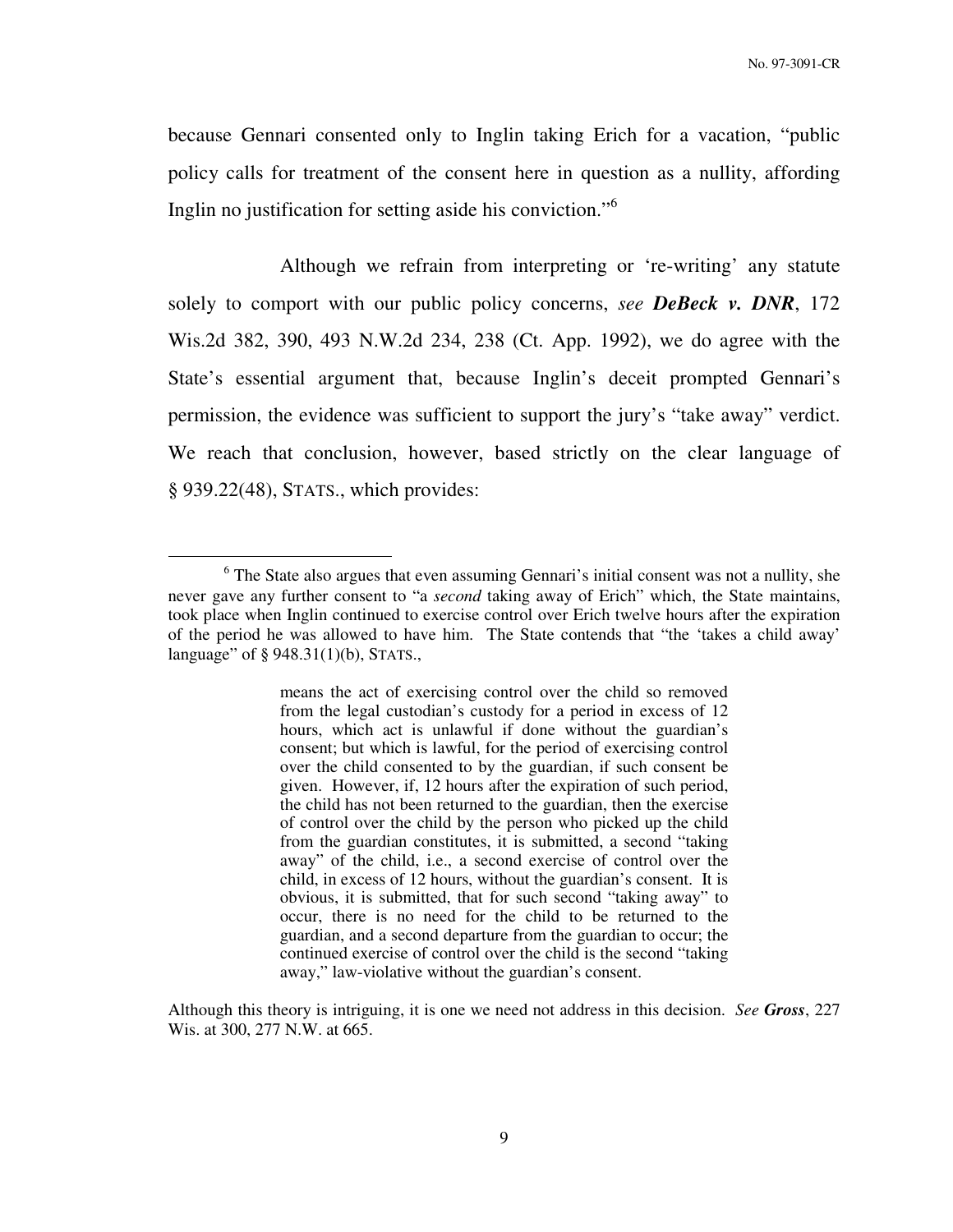*"Without consent" means* no consent in fact or that *consent is given for one of the following reasons*:

 (a) Because the actor put the victim in fear by the use or threat of imminent use of physical violence on the victim, or on a person in the victim's presence, or on a member of the victim's immediate family; or

 (b) Because the actor purports to be acting under legal authority; or

 (c) *Because the victim does not understand the nature of the thing to which the victim consents, either by reason of ignorance or mistake of fact* or of law other than criminal law or by reason of youth or defective mental condition, whether permanent or temporary.

(Emphasis added.)

 Here, clearly, Gennari consented to Inglin taking away Erich *only* because of her understanding of "the nature of the thing to which [she] consent[ed]": a ten day camping trip to Colorado, *after which Erich would be returned to her.* Under § 939.22(48)(c), STATS., Gennari made a "mistake of fact" only because of Inglin's deceit. She remained in "ignorance" of Inglin's true intentions only because of his deceit. Thus, Gennari's agreement allowing Inglin to "take away" Erich was, under § 939.22(48), "without consent."

 Our opinion, connected closely to the facts of this case, should not be read to suggest that, in a dispute between two custodial parents, any and every deviation from an agreed-upon visitation or vacation plan would constitute a nonconsensual "taking away" under § 948.31(1)(b), STATS. After all, under the words of the statute, to be guilty of violating  $\S 948.31(1)(b)$ , an offender must act "with intent to deprive the [other] custodian of his or her custody rights." Inevitably, countless occasions arise where one custodial parent, responding to unanticipated circumstances, reasonably deviates from agreed-upon plans without violating the criminal law. Indeed, where parents have joint custody, "neither party's legal custody rights are superior, except with respect to specified decisions as set forth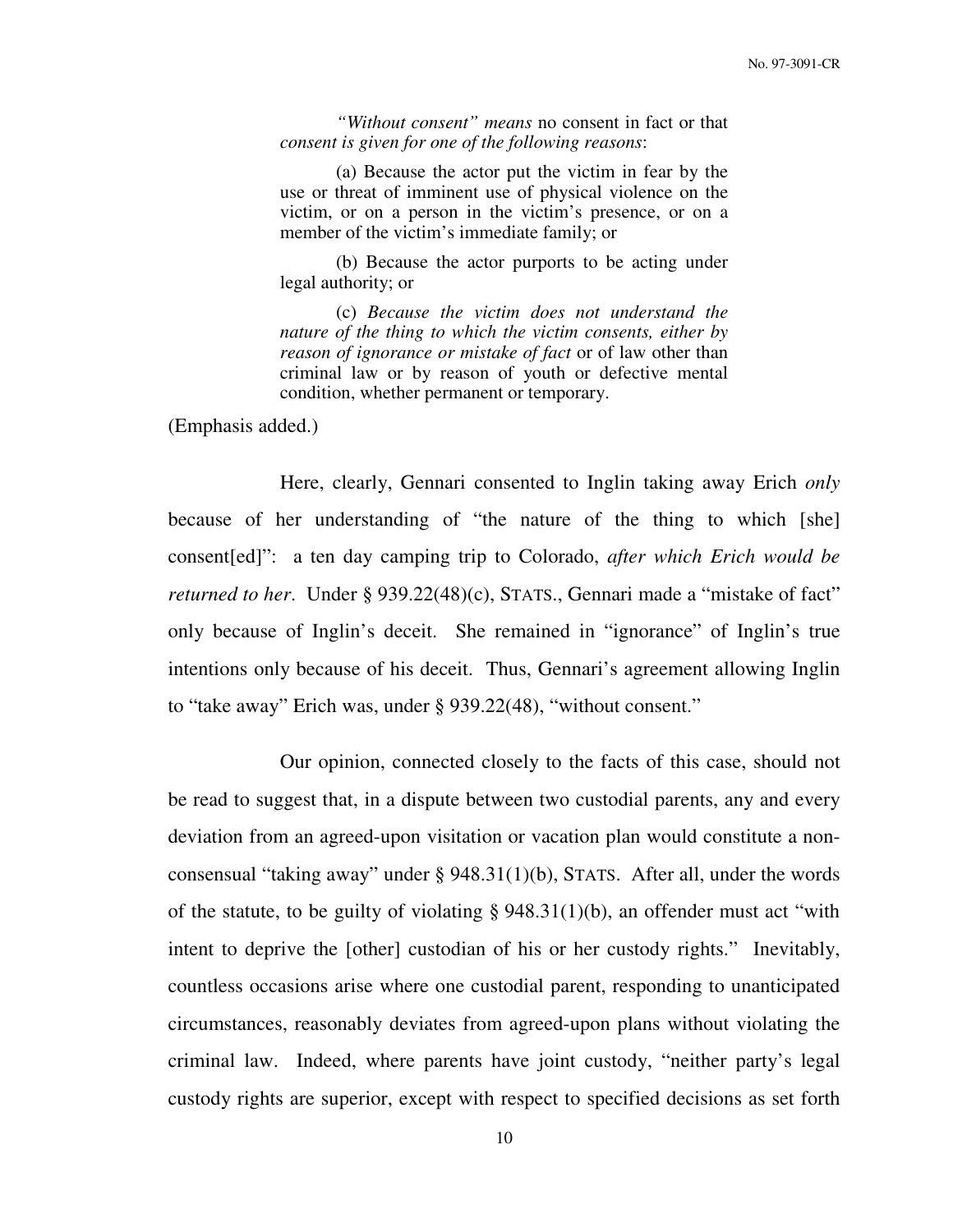by the court or the parties in the final judgment or order," § 767.001(1s), STATS. (defining "Joint legal custody"), and each parent has "the right and responsibility to make major decisions concerning the child, except with respect to specified decisions as set forth by the court or the parties in the final judgment or order," § 767.001(2)(a), STATS. (defining "Legal custody").

 Here, however, Inglin's violation of his agreement with Gennari could not have been more immediate, complete, or indicative of his "intent to deprive [Gennari] of … her custody rights," *see* § 948.31(1)(b), STATS. From the moment of his "taking away" Erich, Inglin never intended to do what he had agreed to do; he never intended to return Erich to Gennari. Therefore, although an offense like this one certainly is more logically prosecuted, as the State obviously intended, as a "withholding" rather than a "taking away," the evidence in this case still was sufficient to support Inglin's conviction for "taking away" Erich without his mother's consent.<sup>7</sup>

# B. Count Two: § 948.31(3)(a), STATS.

 Inglin next challenges the sufficiency of the evidence to support his conviction on count two. As charged in the amended information, that count

<sup>&</sup>lt;sup>7</sup> We acknowledge that, in the context of this case, it is difficult to reconcile the words of § 939.22(48), STATS., with those of the Legislative Council Comment to § 939.22(48), on which Inglin relies: "A misconception resulting from false promises on the part of the actor is not included in this general definition but is specifically made a part of some crimes such as stealing." We must not, however, permit a statutory commentary to somehow supersede the clear words of a statute, particularly where to do so would defy common sense. *See Mullen v. Coolong*, 132 Wis.2d 440, 449, 393 N.W.2d 110, 114 (Ct. App. 1986) ("Using legislative council comments to override legislation is improper because those notes are but another form of legislative history 'to be resorted to in cases of ambiguity.'"), *overruled on other grounds by Nicholson Home Ins. Cos.*, 137 Wis.2d 581, 600-01, 405 N.W.2d 327, 334-35 (1987).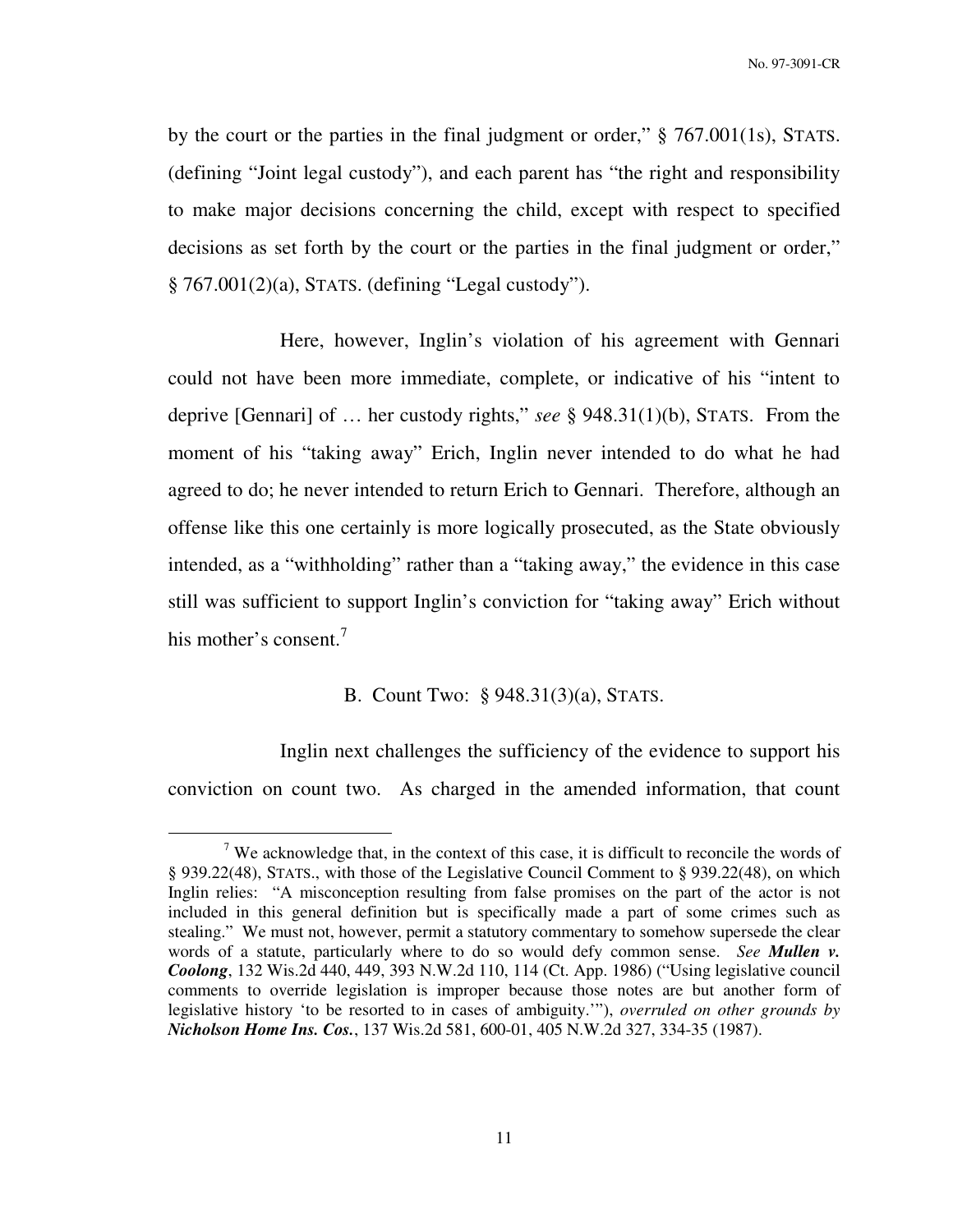alleged: "Between June 24, 1995, and August 16, 1995, in the Village of Shorewood, Milwaukee County, Wisconsin [Inglin] did intentionally conceal a child … from the other parent, contrary to Wisconsin Statutes Section 948.31(3)(a)." Inglin argues that because "[i]t was uncontroverted  $\dots$  that [he] and Erich were outside the State of Wisconsin during that entire period of time" charged in count two, "the 'concealment' … occurred wholly outside the state" and, therefore, "Wisconsin lacked territorial jurisdiction over that offense." <sup>8</sup> We disagree.

 Whether a court has jurisdiction presents an issue of law, which we review *de novo*. *See State v. Webster*, 196 Wis.2d 308, 316, 538 N.W.2d 810, 813 (Ct. App. 1995). "It is elementary that a court may act only upon crimes *committed* within the territorial jurisdiction of the sovereignty seeking to try the offense." *Hotzel v. Simmons*, 258 Wis. 234, 240, 45 N.W.2d 683, 686 (1951) (emphasis added). Without jurisdiction, criminal proceedings "are a nullity." *Id.*

<sup>&</sup>lt;sup>8</sup> At oral argument, and in supplemental briefs following that argument, the parties have vigorously argued whether Inglin waived this issue by failing to specifically raise it in the trial court. The parties essentially agree that a challenge to personal jurisdiction may be waived, but that a challenge to territorial jurisdiction may not be waived. Thus, they debate whether § 939.03, STATS., relates to personal or territorial jurisdiction. Inglin maintains that, despite the supreme court's decision in *State v. Smith*, 131 Wis.2d 220, 239-40, 388 N.W.2d 601, 610 (1986), and this court's decision in *State v. West*, 214 Wis.2d 468, 481-83, 571 N.W.2d 196, 201 (Ct. App. 1997), the statute addresses territorial jurisdiction; the State responds that *Smith* and *West* clearly establish that § 939.03 relates to personal jurisdiction and, therefore, that Inglin waived his challenge.

Neither Wisconsin's statutes nor case law has definitively distinguished territorial jurisdiction from personal jurisdiction. Some other states have done so. *See, e.g., State v. Luv Pharmacy, Inc.*, 388 A.2d 190 (N.H. 1978) (challenges to personal and territorial jurisdiction). In this case, however, we need not resolve the waiver issue because, if we were to conclude that Inglin waived this challenge, we would reach the merits anyhow, through his ineffective assistance of counsel claim. Thus, we directly address his jurisdictional challenge.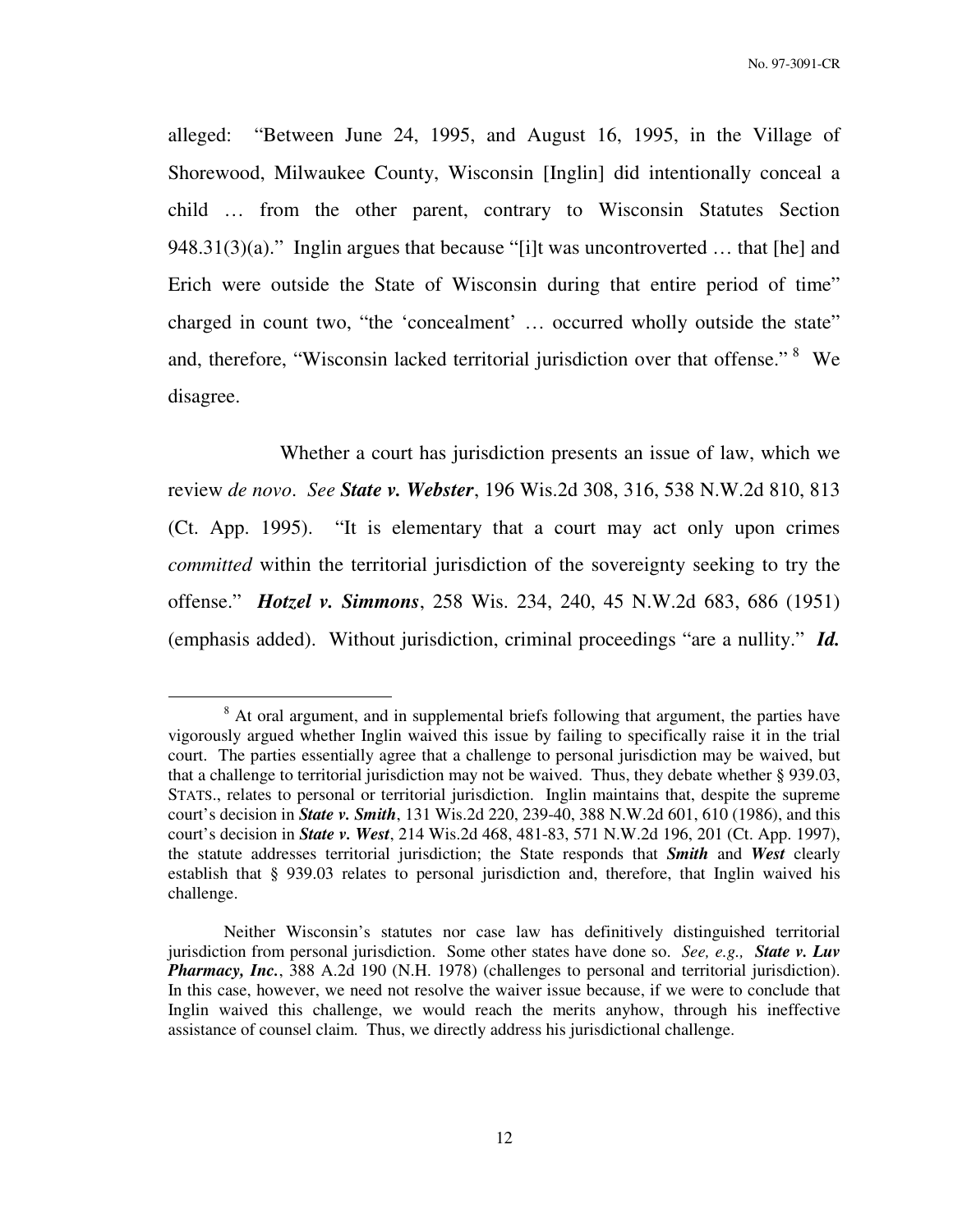at 241, 45 N.W.2d at 687. For purposes of jurisdictional analysis under our statutes, however, the *commission* of a crime is not established solely by the location of the offender. *See* § 939.03, STATS. 9

Section 939.03(1)(c), STATS., provides: "A person is subject to prosecution and punishment under the law of this state if: While out of this state, the person does an act with intent that it cause in this state *a consequence* set forth in a section defining a crime." (Emphasis added.) Thus, if Inglin, while in Canada, intended that his concealment of Erich would, in Wisconsin, cause *a consequence* prohibited by § 948.31(3)(a), STATS., then Wisconsin had jurisdiction.

 As the trial court correctly instructed the jury, "'Conceal' means to hide the child or do something else *which prevents or makes more difficult the discovery of the child by the other parent*." WIS J I—CRIMINAL 2168 (emphasis added). Unquestionably, every day Inglin kept Erich in Canada, he *prevented*

<sup>&</sup>lt;sup>9</sup> Section 939.03, STATS., provides:

**<sup>939.03</sup> Jurisdiction of state over crime. (1)** A person is subject to prosecution and punishment under the law of this state if:

 <sup>(</sup>a) The person commits a crime, any of the constituent elements of which takes place in this state; or

 <sup>(</sup>b) While out of this state, the person aids and abets,

conspires with, or advises, incites, commands, or solicits another to commit a crime in this state; or

 <sup>(</sup>c) While out of this state, the person does an act with intent that it cause in this state a consequence set forth in a section defining a crime; or

 <sup>(</sup>d) While out of this state, the person steals and subsequently brings any of the stolen property into this state.

**(2)** In this section "state" includes area within the boundaries of the state, and area over which the state exercises concurrent jurisdiction under article IX, section 1, of the constitution.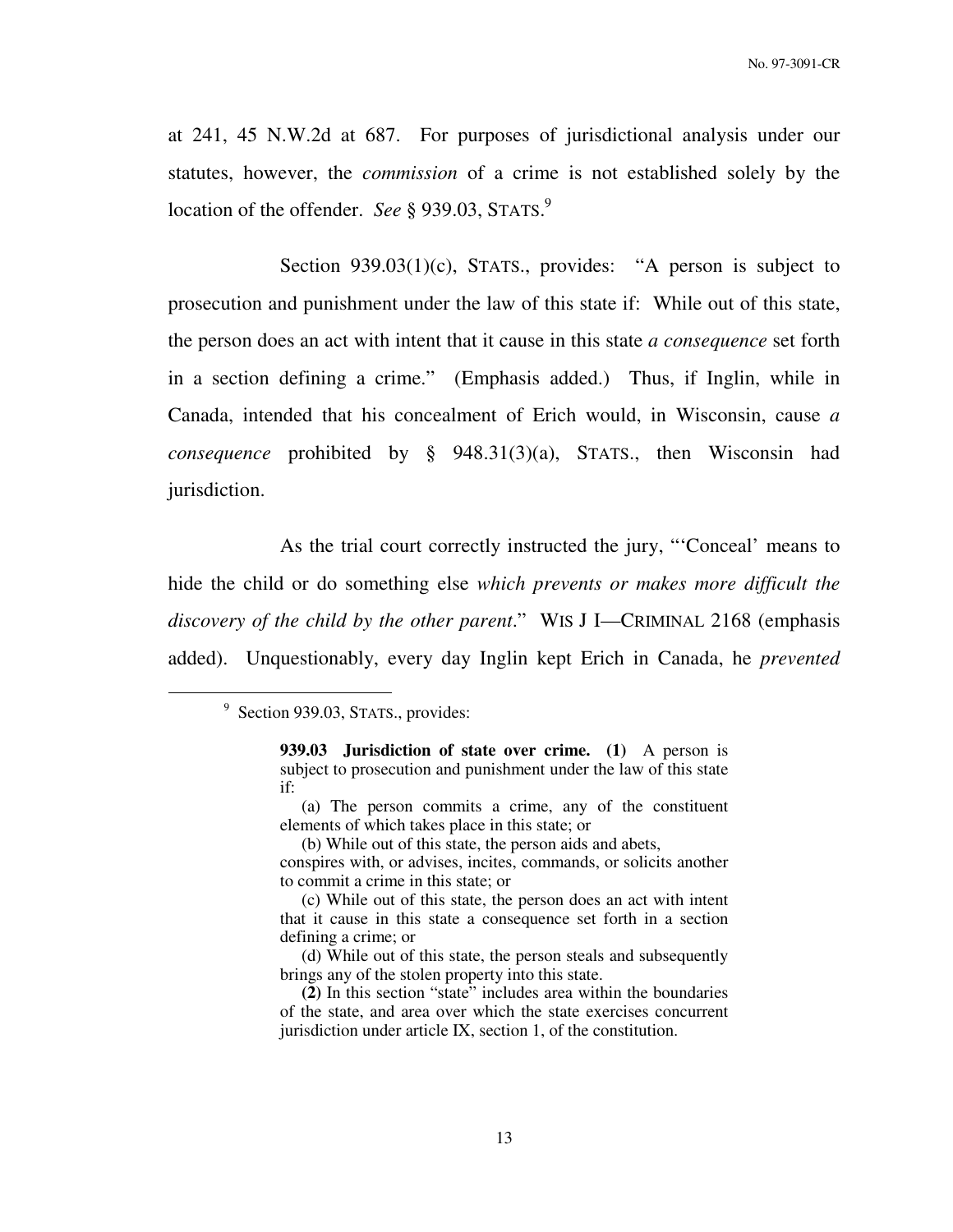Erich's lawful return to Gennari, and he *made more difficult the discovery* of Erich by Gennari. Therefore, for purposes of jurisdictional analysis, Inglin's concealment of Erich in Canada was inseparable from the *consequences* of that concealment in Wisconsin.

 Our conclusion is consistent with the Wisconsin Supreme Court's decision in a case presenting an analogous situation, and with other states' decisions in cases involving situations essentially the same as we have here. In *Poole v. State*, 60 Wis.2d 152, 208 N.W.2d 328 (1973), the defendant, appealing his conviction for nonsupport, argued that Wisconsin lacked jurisdiction because "his residence and the residence of his family at the time of the alleged act of abandonment and nonsupport was Arizona and not Wisconsin" and, therefore, "[h]is family's subsequent removal to Grant [C]ounty, Wisconsin … did not confer jurisdiction upon the courts of that county for an act not committed within its borders." *Id.* at 155, 208 N.W.2d at 330. Based on § 939.03(1)(c), STATS., however, the supreme court rejected the defendant's claim, concluding that "a person may be prosecuted for doing an act outside this state which has *a criminally proscribed consequence within the state*." *Id.* at 156, 208 N.W.2d at 331 (emphasis added). $10$ 

<sup>&</sup>lt;sup>10</sup> Inglin argues that *State ex rel. N.R.Z. v. G.L.C.*, 152 Wis.2d 97, 447 N.W.2d 533 (1989) "seriously undermines any suggestion that *Poole* [*v. State*, 60 Wis.2d 152, 208 N.W.2d 328 (1973)] remains good law" or, if it remains good law, that "it does not control here." *N.R.Z.*, however, is wholly distinguishable.

Never mentioning *Poole*, *N.R.Z.* addressed an issue of personal jurisdiction in a civil paternity action—whether the defendant had sufficient contacts with Wisconsin to warrant Wisconsin's exercise of jurisdiction over his nonresident person. *See N.R.Z.*, 152 Wis.2d at 107- 08, 447 N.W.2d at 536-37. By contrast, *Poole*, like the instant case, addressed an issue of jurisdiction in a criminal case and, rejecting essentially the same argument Inglin presents, (continued)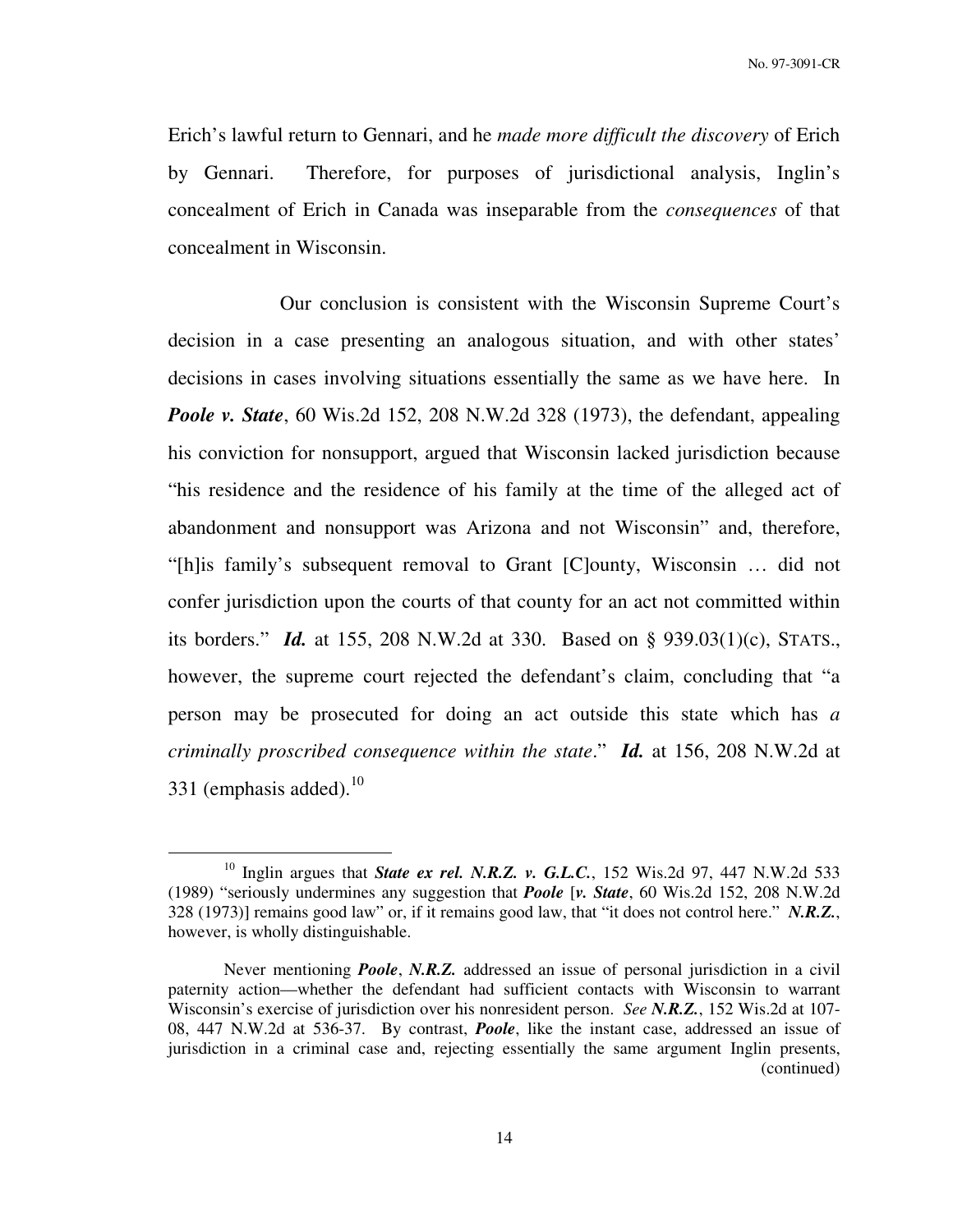In many cases involving the concealment of children, courts, rejecting jurisdictional challenges comparable to the instant one, have focused on the *consequences* within their jurisdictions of actions taken elsewhere. For example, in *Wheat v. State*, 734 P.2d 1007 (Alaska Ct. App. 1987), the Alaska Court of Appeals concluded that, despite the fact that the defendant was located in Arizona throughout the period he committed the crime of child custodial interference, Alaska had jurisdiction because the defendant's conduct produced a critical result in Alaska:

> In many instances, of course, a crime is completed upon commission of the last element of the required actus reus. Where, however, a statute, in addition to prohibiting conduct, includes within its definition of the offense a specific result, then the crime is not completed until that result occurs. And if the prohibited result occurs in a place other than the conduct which occasioned it, the location of the result may fairly be deemed the place where the crime is "consummated."

*Id.* at 1009. In *Trindle v. State*, 602 A.2d 1232 (Md. 1992), Maryland's highest court, quoting these very words of *Wheat* in a comparable case, reached the same conclusion. *See id.* at 1236.

 Similarly, in *State v. Doyen*, 676 A.2d 345 (Vt. 1996), the Vermont Supreme Court rejected the jurisdictional challenge of a defendant convicted of interfering with child custody. Citing numerous decisions from throughout the country, the court explained:

concluded that § 939.03(1)(c), STATS., conferred Wisconsin jurisdiction for prosecution of "an act" committed "'with intent that it cause in this state a consequence set forth in a section defining a crime.'" *Poole*, 60 Wis.2d at 156, 208 N.W.2d at 331 (quoting § 939.03(1)(c)). *See also State v. Gantt*, 201 Wis.2d 206, 209, 548 N.W.2d 134, 135 (Ct. App. 1996).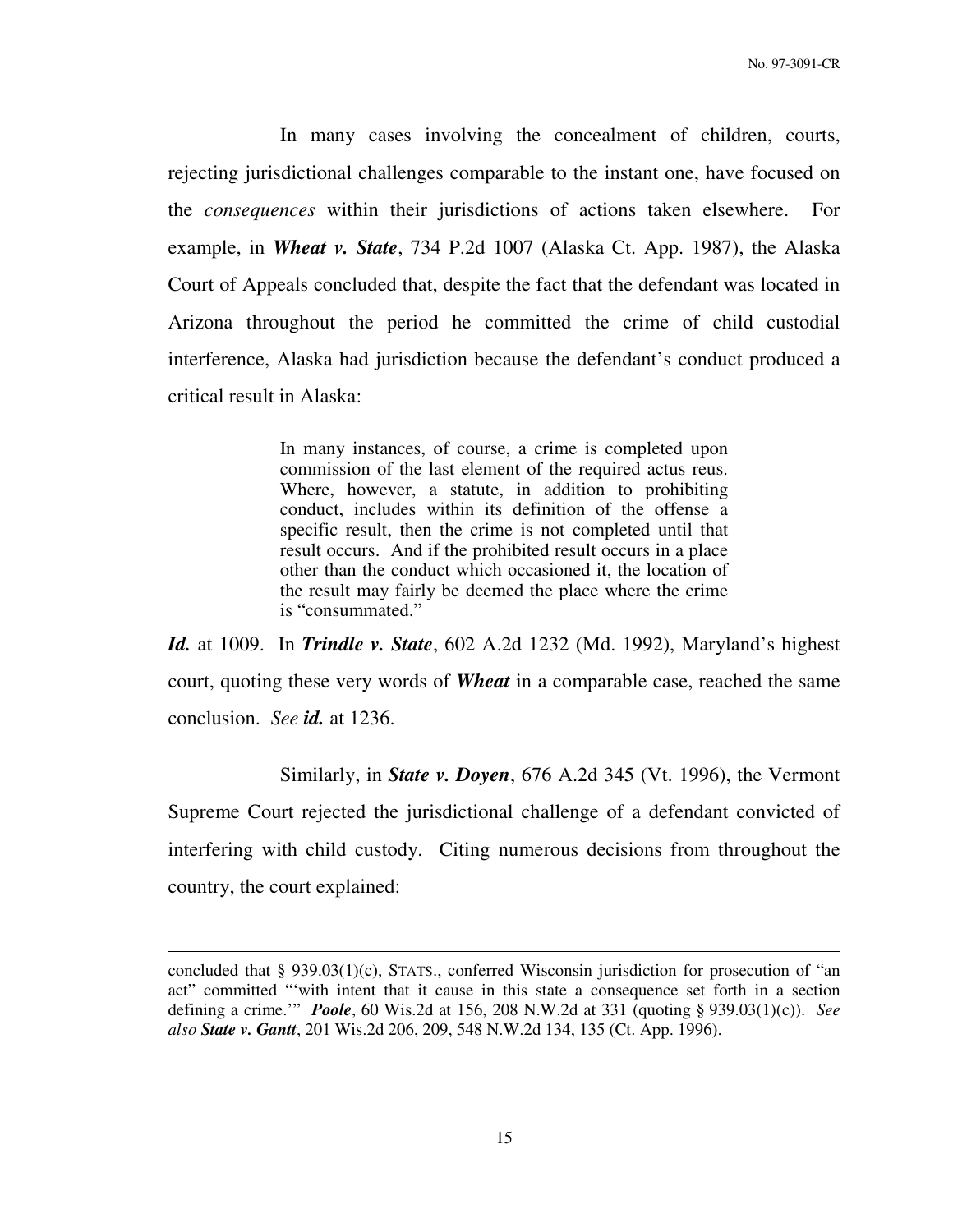The cases identify two possible bases for jurisdiction over a charge of custodial interference. One approach is to consider a defendant's failure to return a child to the child's lawful custodian a crime of omission occurring in the lawful custodian's state of residence. An alternative ground for jurisdiction is the recognition that *a state may impose criminal sanctions for out-of-state conduct that has a detrimental effect within the state*.

 …"Acts done outside a jurisdiction, but intended to produce and producing detrimental effects within it, justify a state in punishing the cause of the harm as if he had been present at the effect, if the state should succeed in getting him within its power."

 The Wyoming Supreme Court, inquiring whether "any [other] jurisdiction … would have taken an interest in pursuing [the defendant's] unlawful conduct," concluded that "the initiative to pursue the matter could only be found where the mother, who was entitled to custody, lives." We are equally skeptical that Hawaii or California or any other state where defendant sojourned with his daughter would have cared to prosecute him for his conduct. *The harm occurred in Vermont, and Vermont is the proper state to pursue the prosecution*.

*Id.* at 347-50 (quoting *Strassheim v. Daily*, 221 U.S. 280, 284-85 (1911), and *Rios* 

*v. State*, 733 P.2d 242, 250 (Wyo. 1987) (citing and relying on rationale of *Poole*))

(emphasis added; citation omitted; alterations in *Doyen*).<sup>11</sup>

….

….

<sup>&</sup>lt;sup>11</sup> Many other jurisdictions have looked to our supreme court's analysis in *Poole v. State*, 60 Wis.2d 152, 208 N.W.2d 328 (1973), as support for their conclusion that their states have jurisdiction over defendants in nonsupport or interference with child custody cases, irrespective of whether the defendant-parent committed the offense while located in another state or county. *See*, *e.g.*, *State v. Shaw*, 539 P.2d 250, 252 (Idaho 1975) (concluding Idaho court had jurisdiction to try Nevada resident for nonsupport of his minor children who resided in Idaho); *Rios v. State*, 733 P.2d 242, 247 (Wyo. 1987) (finding that Wyoming had subject-matter jurisdiction to prosecute father for failing to return child to custodial parent in Wyoming when at the time the crime was committed neither the child nor the father had been in Wyoming); *People v. Caruso*, 504 N.E.2d 1339, 1343 (Ill. App. Ct. 1987) (concluding that Illinois' statute on "criminal jurisdiction is broad enough to reach conduct of an accused occurring outside Illinois' territorial limits in violation of the child-abduction statute"); *State v. Taylor*, 625 N.E.2d 1334, 1336 (Ind. (continued)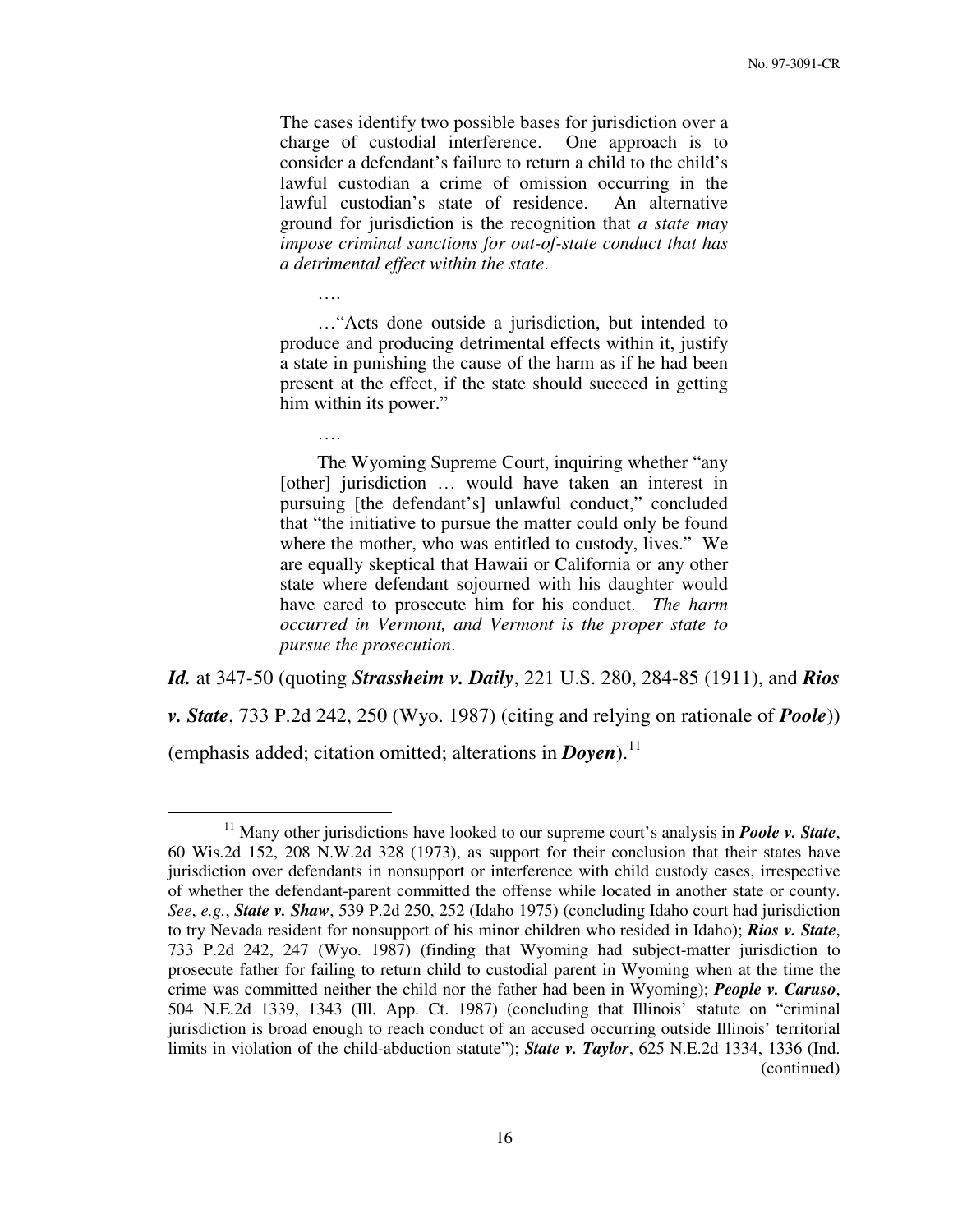These decisions are sound; in Wisconsin, their rationale gains additional support from our statutes and from *Poole*. Accordingly, we conclude that: (1) as noted, under  $\S$  948.31(3)(a), STATS., the element of concealment includes the intent to "prevent[] or make[] more difficult the discovery of the child by the other parent," *see* WIS J I—CRIMINAL 2168; and (2) preventing or making such discovery more difficult produces "a consequence" under  $\S$  939.03(1)(c), STATS., and is "an act outside this state which has a criminally proscribed consequence within the state." *Poole*, 60 Wis.2d at 156, 208 N.W.2d at 331. Therefore, on count two, Wisconsin had jurisdiction.

## C. Affirmative Defense

 Inglin also argues that the trial court committed reversible error when it denied his request to offer an affirmative defense — that he believed his actions were necessary to protect Erich from emotional harm. The record reveals, however, that the trial court never foreclosed Inglin from presenting any evidence of emotional harm or, as Inglin requested, from establishing a link between emotional harm and physical harm.

 Just prior to jury selection, counsel for Inglin advised the trial court of his desire to present an affirmative defense under § 948.31(4), STATS.<sup>12</sup> He

 $\overline{a}$ 

(continued)

Ct. App. 1993) (concluding that nonresident parent may be prosecuted in Indiana for the criminal offense of his nonsupport of his children who live in Indiana); *State v. Paiz*, 817 S.W.2d 84, 86 (Tex. Crim. App. 1991) (rejecting defendant's contention that the Sixth Amendment's vicinage provision, which guarantees a criminal trial "by an impartial jury of the State and district wherein the crime shall have been committed," was violated when he was tried for the crime of nonsupport where his child resided rather than where he resided).

 $12$  Section 948.31(4), STATS., provides: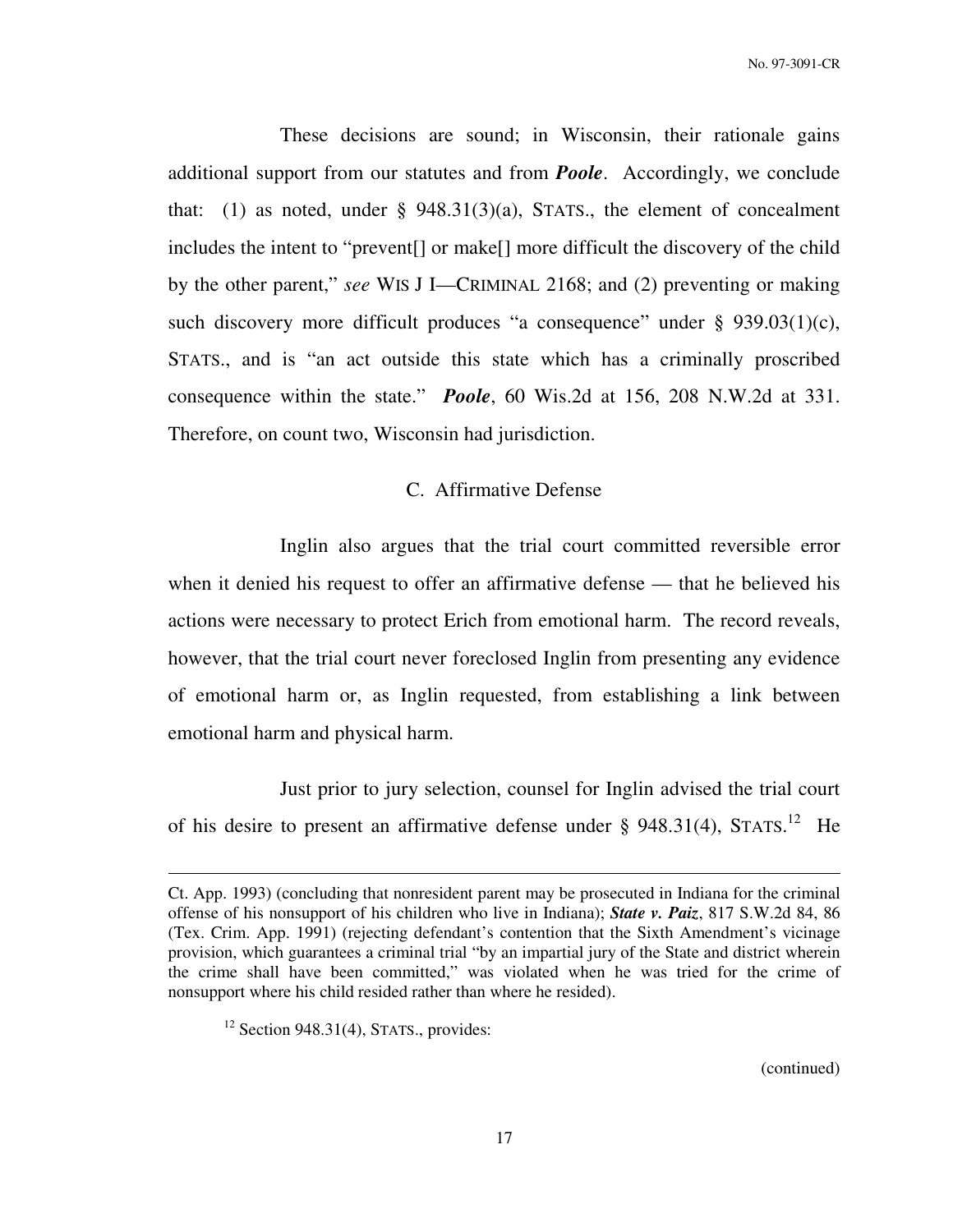explained, however, that the theory of defense would move beyond the statute's reference to physical harm or sexual assault:

> But I would ask the court to at least interpret physical harm as emotional, that could result potentially in physical harm, too, because that's just I think an oversight on the drafters of some of these statutes. What is physical harm? I think it can manifest itself vis-à-vis an emotional state and that's really what Mr. Inglin's defense is.

Inglin acknowledges that, in *State v. McCoy*, 143 Wis.2d 274, 421 N.W.2d 107 (1988), the supreme court held that the terms of the affirmative defense under § 948.31(4)(a)1, STATS., do not encompass emotional harm. *See id.* at 294, 421 N.W.2d at 114. He argues, however, "the *McCoy* Court did not address either the remaining affirmative defenses" under  $\S$  948.31(4)(a), STATS., or the effect of § 948.04(2), STATS., which provides:

> A person responsible for the child's welfare is guilty of a Class C felony if that person has knowledge that another person has caused, is causing or will cause mental harm to that child, is physically and emotionally capable of taking action which will prevent harm, fails to take that action and the failure to act exposes the child to an unreasonable risk of mental harm by the other person or

> (a) It is an affirmative defense to prosecution for violation of [offenses under § 948.31, STATS.] if the action:

 3. Is consented to by the other parent or any other person or agency having legal custody of the child; or

4. Is otherwise authorized by law.

 <sup>1.</sup> Is taken by a parent or by a person authorized by a parent to protect his or her child in a situation in which the parent or authorized person reasonably believes that there is a threat of physical harm or sexual assault to the child;

 <sup>2.</sup> Is taken by a parent fleeing in a situation in which the parent reasonably believes that there is a threat of physical harm or sexual assault to himself or herself;

<sup>(</sup>b) A defendant who raises an affirmative defense has the burden of proving the defense by a preponderance of the evidence.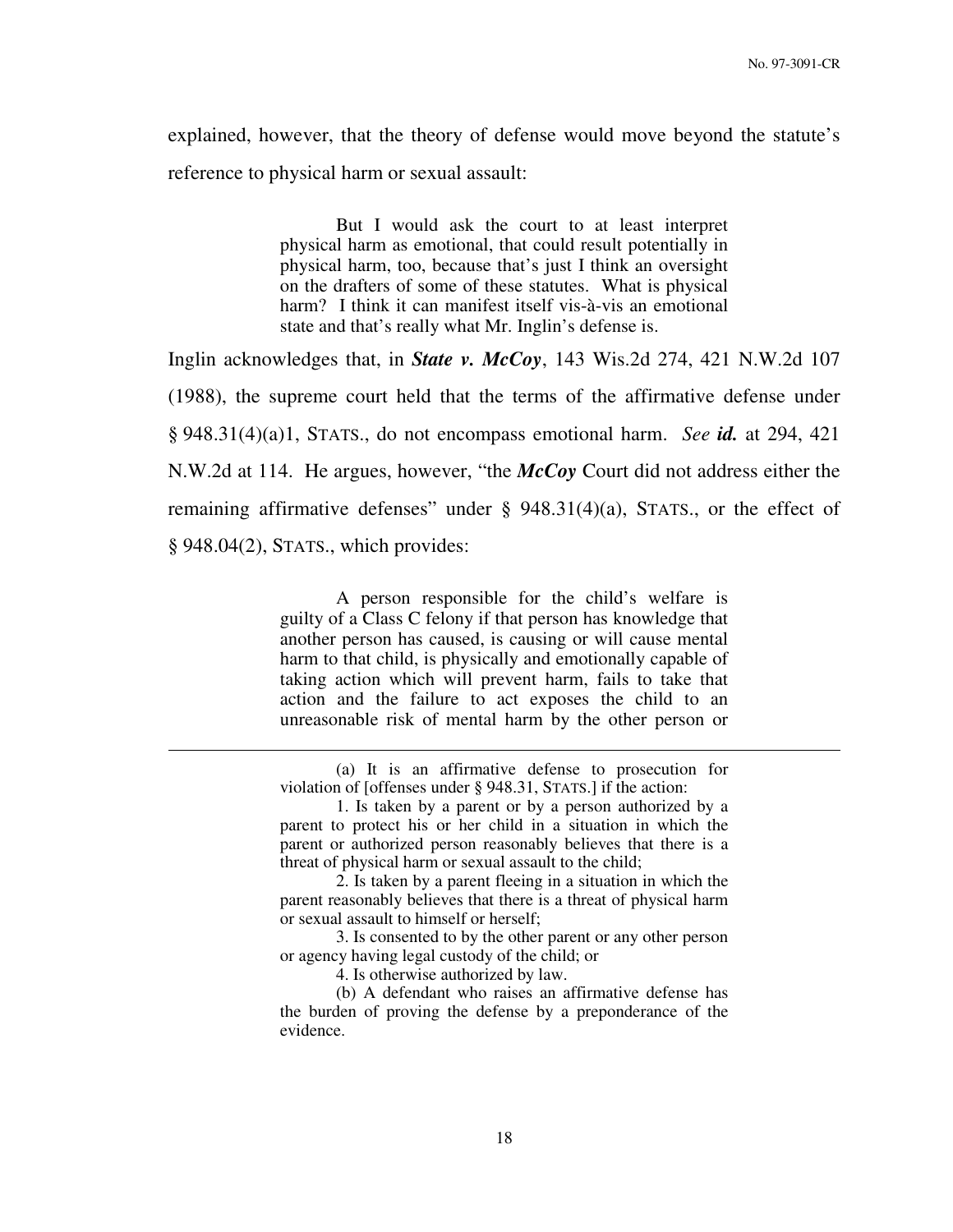facilitates the mental harm to the child that is caused by the other person.<sup>13</sup>

Thus, although he did not present this exact argument to the trial court, Inglin now contends that, under  $\S$  948.31(4)(a)4, the obligation to protect Erich against "mental harm" established a separate basis for his affirmative defense and, therefore, his actions were "otherwise authorized by law," under  $\S$  948.04(2).<sup>14</sup> He further argues that "permitting [him] to defend on such grounds also is required as a matter of due process." *See United States v. Cardiff*, 344 U.S. 174, 176-77 (1952) (in prosecution for defendant's refusal to permit federal inspectors to enter and inspect premises of apple processing factory, statute denied "fair and effective notice" where other statute "apparently gave him the right to withhold" permission).

 Responding to counsel's request "to at least interpret physical harm as emotional," the trial court concluded:

> So I'm going to limit you to physical harm. I will not include emotional harm or at least when I give the final instructions to the jury, I will tell them that the threat has to be of physical harm. I won't allow them to consider emotional harm. *There may be some overlap here, and … I'll try to be as liberal as possible in allowing the testimony in*, but I'm going to limit it to that. *I have to hear the testimony before I rule*. I'm just saying basically that's the

<sup>&</sup>lt;sup>13</sup> As Inglin points out, the effect of § 948.04, STATS., could not have been considered by the supreme court in *State v. McCoy*, 143 Wis.2d 274, 421 N.W.2d 107 (1988), because the statute was enacted subsequent to the *McCoy* decision. *See* 1987 Wis. Act 332, § 55, eff. July 1, 1989.

 $14$  At oral argument before this court, the State contended that Inglin's argument must fail if only for the reason that Inglin attempted to pursue a defense based on *emotional* harm while § 948.04(2), STATS., refers to *mental* harm. Although that distinction may assume some significance under other circumstances, for purposes of this appeal we equate emotional and mental harm.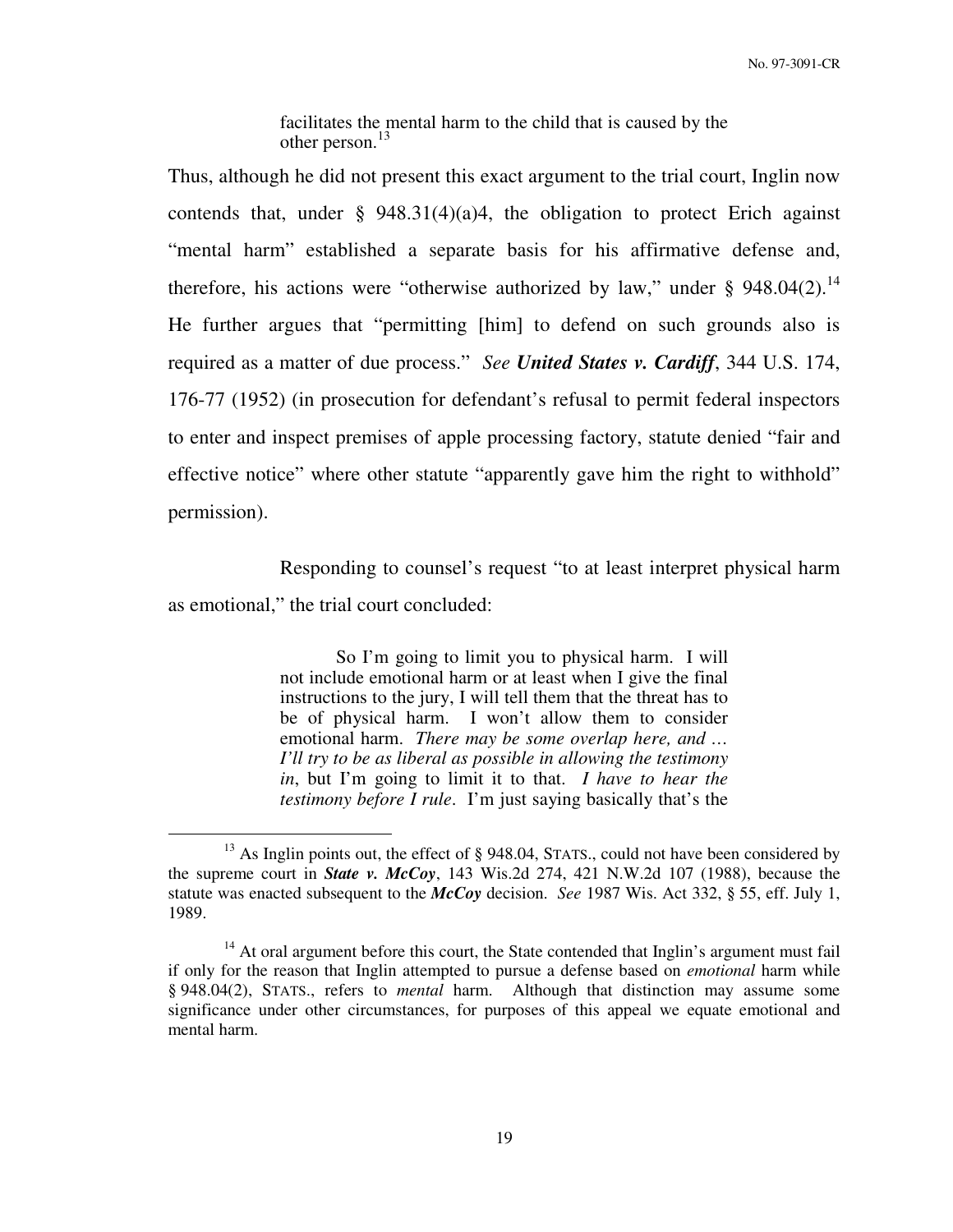law, that's the testimony I want to hear. *There may be some overlap and I may allow it*, but basically that's going to be the ground rules.

(Emphasis added.) We have examined the record carefully and note: (1) In his

opening statement, defense counsel stated, *inter alia*:

 $\overline{a}$ 

[Inglin] also noticed certain physical *and emotional* problems about his son, and he's going to tell you about what he experienced with his son. And really, as a father to his son, he noticed things that either the mother didn't notice or didn't want to notice. And he'll explain to you why he took the actions that he did, and what you're going to hear is about a man who loves his son and is willing to do whatever it takes to protect his son.

(Emphasis added.) (2) Inglin testified, without a single objection from the State, and without the exclusion of any of his testimony, about what he believed to be the physical and emotional harm from which he was protecting Erich.<sup>15</sup> (3) Several

Responding to the question, "And did you believe that your son was in danger?" Inglin testified:

(continued)

<sup>&</sup>lt;sup>15</sup> Inglin's evidence relating to physical and emotional harm consisted solely of his testimony, virtually all of which was disputed by the State's rebuttal witnesses. His assertions, spaced throughout his testimony, are as follows, in the order he offered them:

From the time that I got back visitation at the end of that September [1994], from that point on I wasn't the same person because every day of my life was filled with dread that Erich would be harmed.

Jill has a demonstrated history of violence. She was arrested twice for domestic violence. She's – she hit me with a bottle over the head. She's thrown things at me. She's done the same thing to the children. She's exhibited that behavior both in front of me and others. And I felt that she had shown that type of behavior to Erich numerous times and that it was a danger to him. To be in that type of situation.

I had made a vow to myself that if Erich asked to see his mother, that I would return him and I would have kept that vow. Erich was completely at ease with me and he grew healthy and strong. He was never sick when he was with me.

Well one of the main concerns I had was the problem with sleep deprivation. Erich was continually tired. He had circles under his eyes. People noticed it, and the problem was he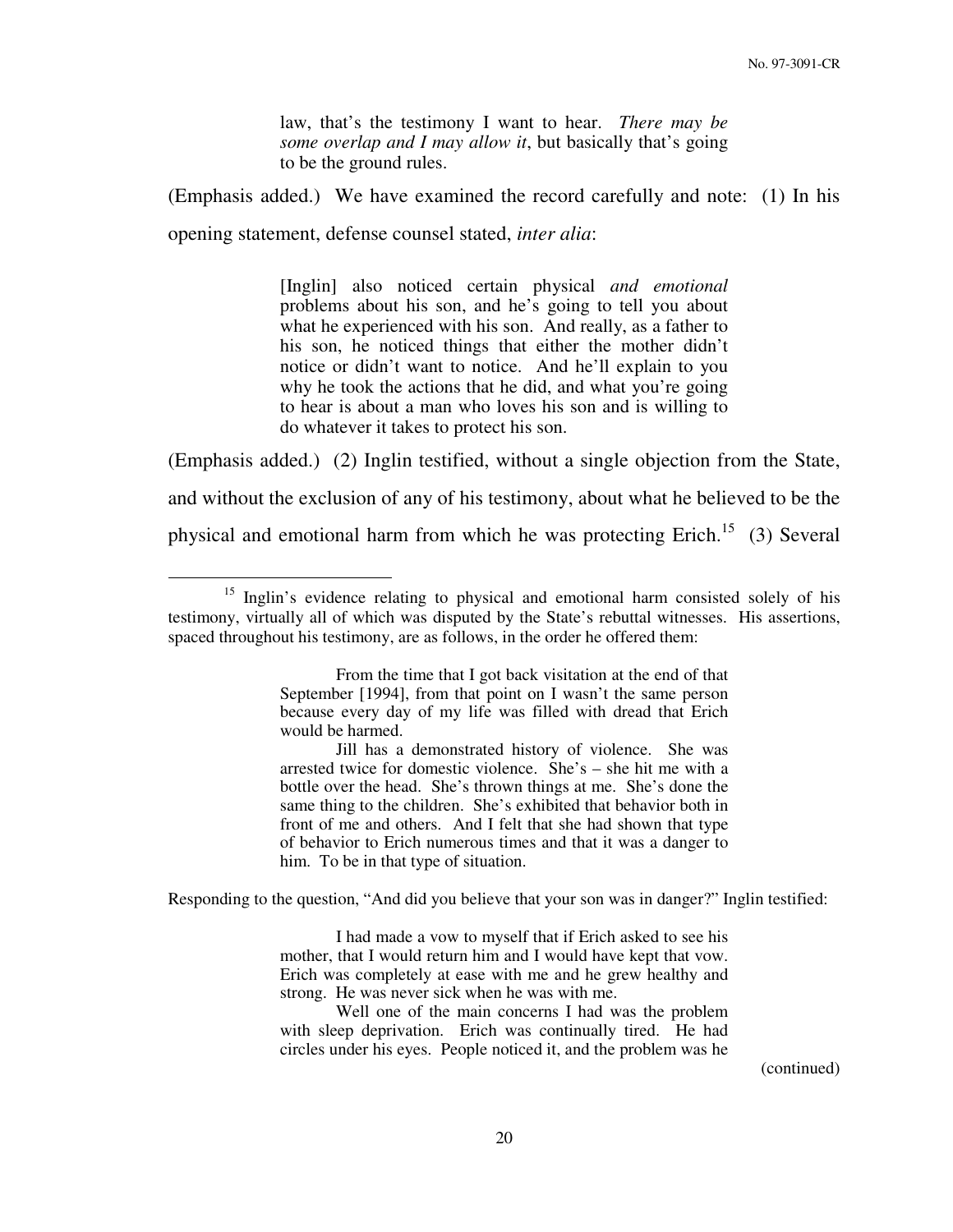times during the course of his testimony, Inglin answered open-ended questions

wasn't able to sleep properly. I spoke to him a lot about that. He told me … that his mama gave him Coca Cola to keep him up.… I had mentioned sleep problems from the start to the guardian [ad litem], and they were always dismissed as either unprovable or I couldn't claim it was she doing it or myself doing it. No, I did not take him to the physician, I knew what the problem was, he needed rest.

Responding to the question, "What other problems did you find with Erich between October of '94 and May of 95?" Inglin testified:

> During that period of time, I was walking on eggshells. So even if Jill had done something to disregard the [placement] schedule, I would have simply accepted it because I didn't want any further trouble.

> [Erich] told me that he was put into a plastic bag by Buddy, who was Jill's boyfriend.… And Jill made both of them stand in the corner for punishment.

> And Erich told me that he was locked into the bedroom with Buddy naked, and I asked him why does that happen, and he said because mama wants Buddy to be my new father.

Finally, under cross-examination, Inglin had this exchange with the prosecutor:

Q: What other problems did you observe with Erich between October of '94 and May of '95?

A: He didn't like going home.

Q: Didn't like going home. When you say "home," I presume you mean to his mother's house.

A: Yes.

 $\overline{a}$ 

Q: Okay. And what made you believe he didn't like going home?

A: His actions.

Q: Like what?

A: Clinging to me.

Q: So you claim he … clung to you. Correct?

A: That's correct.

Q: Okay. What else, what other things did you observe that

appeared to be a threat to his health and safety?

A: I don't recall any others.

Additionally, Inglin reiterated a number of these assertions when further questioned about them, and, at several junctures, he asserted that Gennari had shaved Erich's head and, in so doing, had punished both Erich and him because "it devastated me."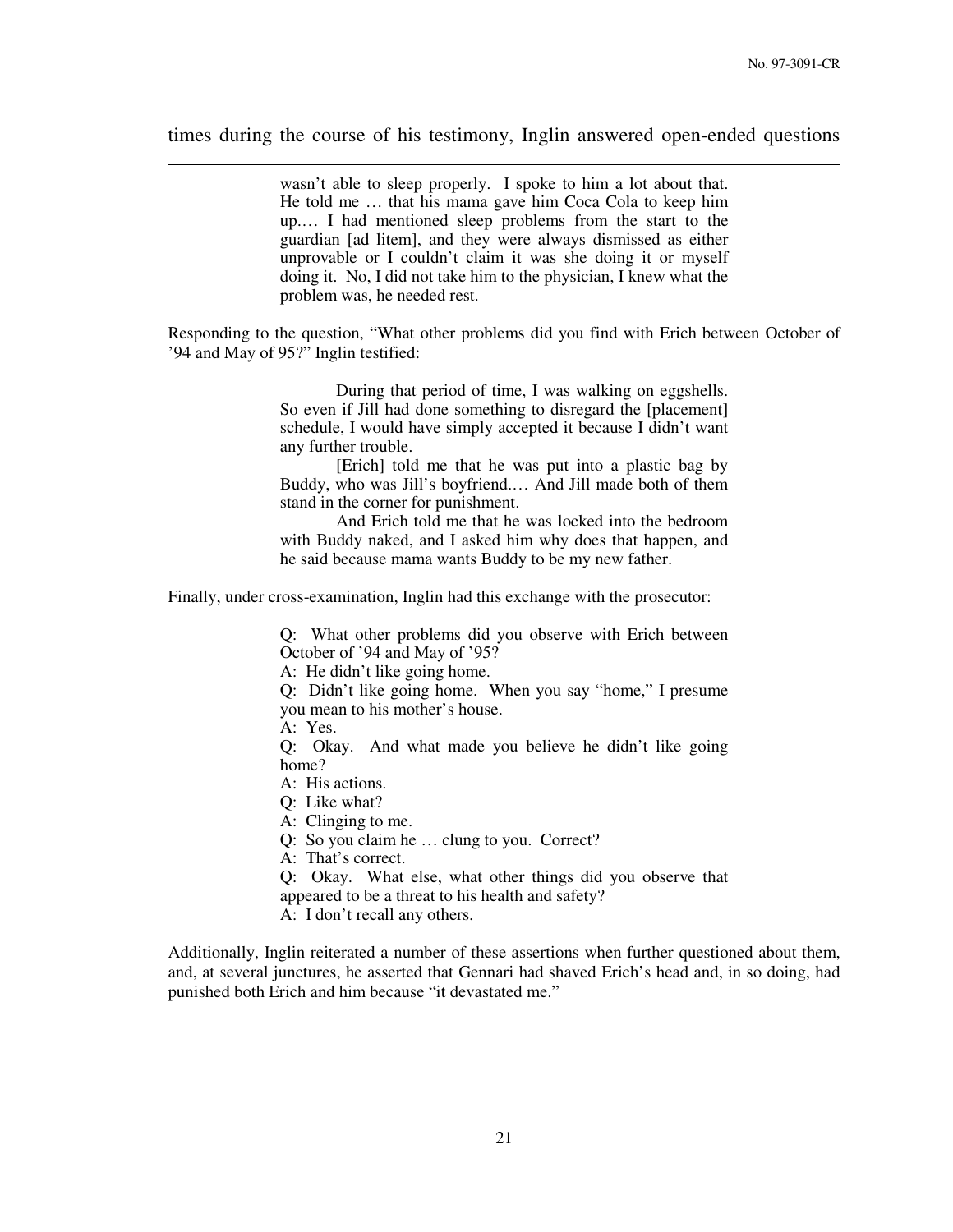about any "other problems" or "other things," without limitation to physical harm, that had caused him concern or had led him to take away and conceal Erich. (4) Inglin never claimed, either during the trial or at the close of evidence, that he had been denied the opportunity to present evidence linking physical and emotional harm. (5) In closing argument, defense counsel, without any objection from the State or restriction by the trial court, maintained that Inglin had "given you his explanations for what he has done, the fear of his son's physical harm, and that's what he feared and that's why he did what he did."

 At oral argument, Inglin's appellate counsel clarified that he was not arguing that trial counsel was ineffective for failing to put forward additional evidence of emotional harm in an offer of proof. *See* § 901.03(1)(b), STATS. Rather, he asked that we consider Inglin's trial testimony as support for the requested affirmative defense. We have done so.

 Although Inglin has presented an intriguing due process theory based on the potential interplay of  $\S$  948.04(2), STATS., and  $\S$  948.31(4)(a), STATS., we conclude that the trial record does not support his premise — that he was denied the opportunity to present his requested affirmative defense. The trial court's initial ruling was a flexible one, acknowledging the possible overlap between physical and emotional harm, and allowing for further consideration of specific evidence. Inglin's testimony apparently reached every area of his concern about Erich, both physical and emotional. The State never objected, and the trial court never excluded any of Inglin's assertions. And although the trial court provided the standard instruction on the affirmative defense under § 948.31(4)(a)1,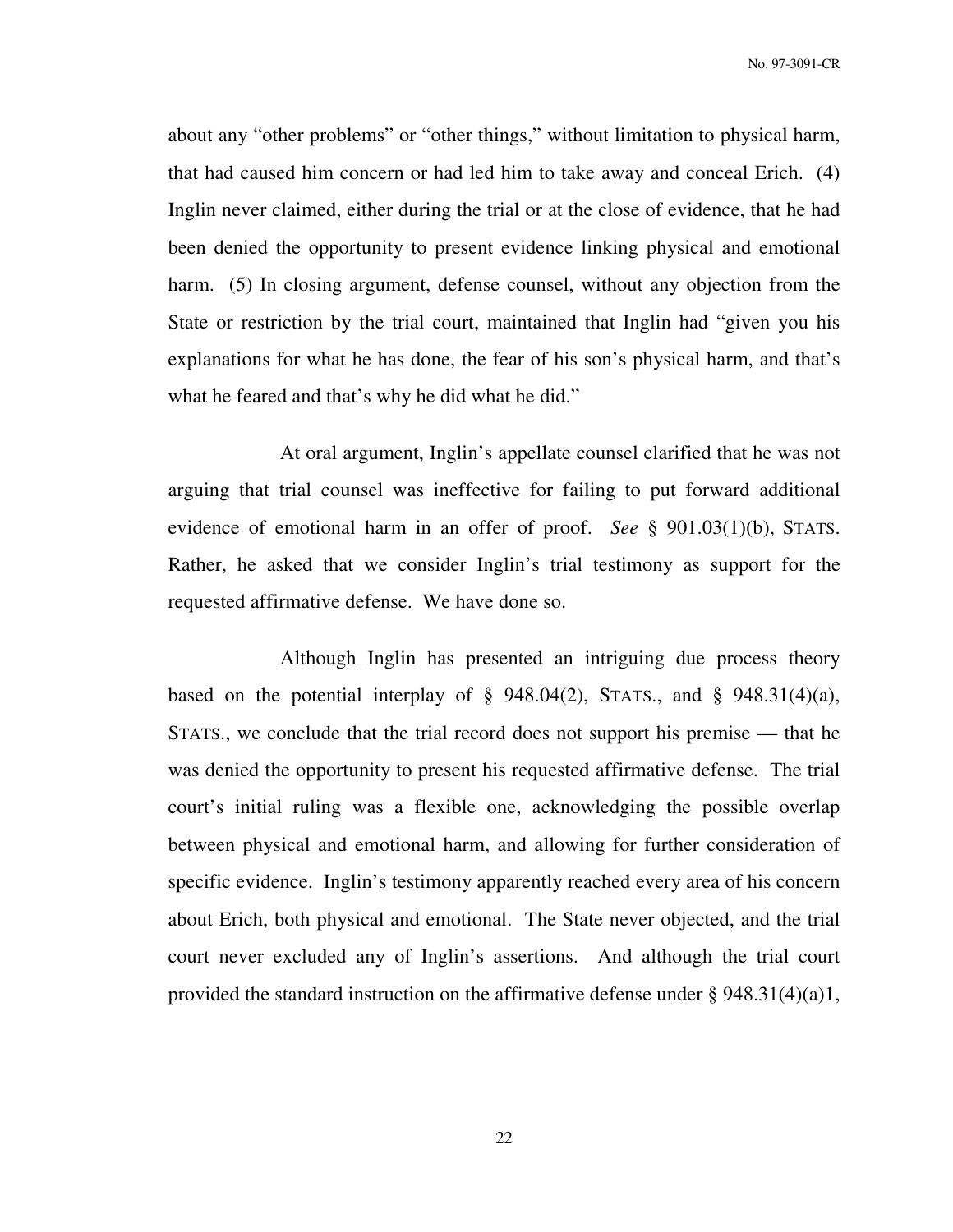STATS., that "physical harm" instruction did not preclude the possibility of an overlap between physical and emotional harm.<sup>16</sup>

 Moreover, under § 948.31(4)(b), STATS., Inglin had the burden of proving his affirmative defense.<sup>17</sup> But Inglin never testified that he took Erich away or concealed him in order to comply with § 948.04(2), STATS. Thus, no evidence supports Inglin's theory on appeal that, because of the need to comply with § 948.04(2), he took actions that were "otherwise authorized by law," under § 948.31(4)(a)4. Therefore, we conclude that Inglin was not denied due process or any theory of defense supported by the evidence.

*By the Court.*—Judgment and order affirmed and cause remanded with directions.

 $\overline{a}$ 

 $17$  Section 948.31(4)(b) STATS., states, "A defendant who raises an affirmative defense has the burden of proving the defense by a preponderance of the evidence."

<sup>&</sup>lt;sup>16</sup> The trial court instructed, in part:

If you are satisfied beyond a reasonable doubt that the defendant intentionally concealed or intentionally withheld a child from a court approved physical placement with his legal custodian, you must consider whether this action taken by the defendant was done with reasonable belief that there was a threat of physical harm to the child.

Wisconsin law provides that it is a defense to these crimes if the action taken was done with reasonable belief that there was a threat of physical harm to the child.

The burden is on the defendant to satisfy you to a reasonable certainty by the greater weight of the credible evidence that the child, Erich Inglin, was intentionally concealed and/or intentionally withheld with the reasonable belief that there was a threat of physical harm to the child